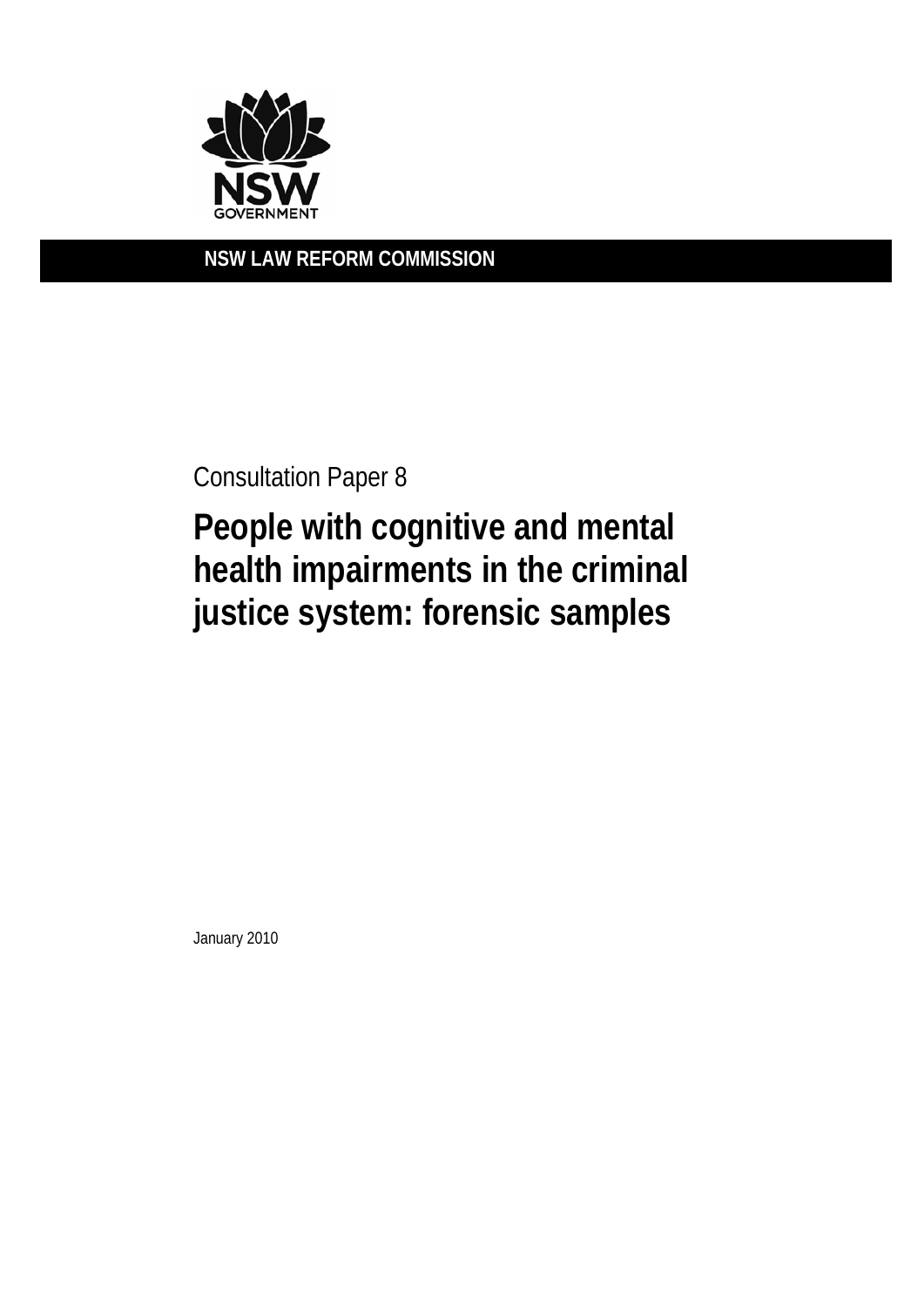- CP 8 **People with cognitive and mental health impairments in the criminal justice system: forensic samples**
- © New South Wales Law Reform Commission, Sydney, 2010

## **Copyright permissions**

This publication may be copied, distributed, displayed, downloaded and otherwise freely dealt with for any personal or non-commercial purpose, on condition that proper acknowledgment is included on all uses.

However, you must obtain permission from the NSW Law Reform Commission if you wish to:

- charge others for access to the publication (other than at cost);
- include all or part of the publication in advertising or a product for sale; or
- modify the publication.

## **Disclaimer**

While this publication has been formulated with due care, the NSW Law Reform Commission does not warrant or represent that it is free from errors or omission, or that it is exhaustive.

This publication deals with the law at the time it was first published and may not necessarily represent the current law.

Readers are responsible for making their own assessment of this publication and should verify all relevant representations, statements and information with their own professional advisers.

## **Other publication formats**

The NSW Law Reform Commission is committed to meeting fully its obligations under State and Commonwealth anti-discrimination legislation to ensure that people with disabilities have full and equal access to our services.

This publication is available in alternative formats. If you require assistance, please contact the Commission (*details on back cover*).

## **Cataloguing-in-publication**

Cataloguing-in-publication data is available from the National Library of Australia.

ISSN 1834-6901 (Consultation paper) ISBN 978-0-7347-2644-5 (pbk)

**ii** NSW Law Reform Commission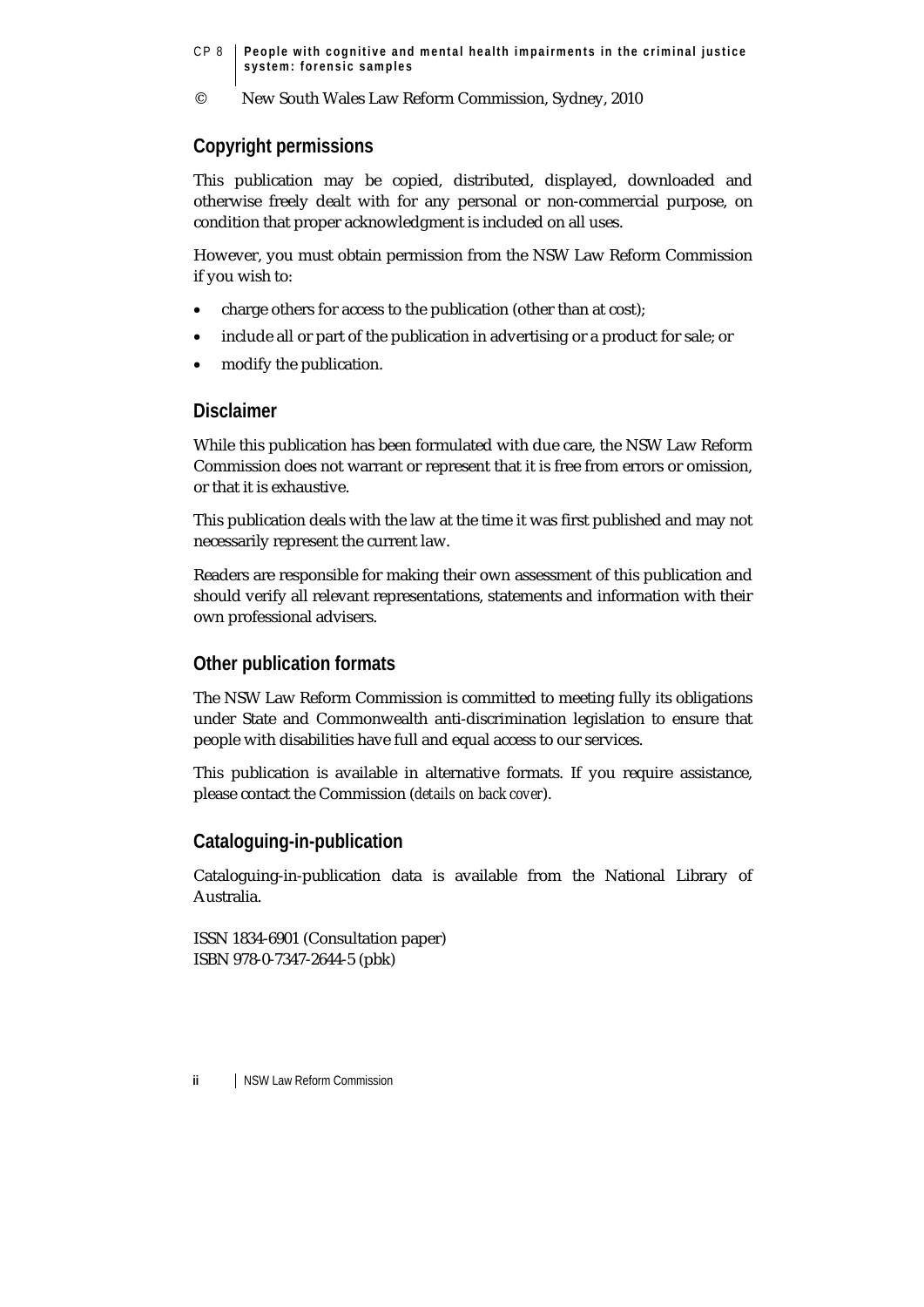# **Table of Contents**

| THE EFFECT OF A DIVERSIONARY ORDER UNDER THE REQUIREMENTS TO                                                             |
|--------------------------------------------------------------------------------------------------------------------------|
| THE EFFECT OF A VERDICT OF NOT GUILTY BY REASON OF MENTAL ILLNESS<br>UNDER THE REQUIREMENTS TO DESTROY FORENSIC MATERIAL |
| THE EFFECT OF A FINDING OF UNFITNESS TO BE TRIED AND OF<br>SUBSEQUENT PROCESSES UNDER THE REQUIREMENTS TO DESTROY        |
|                                                                                                                          |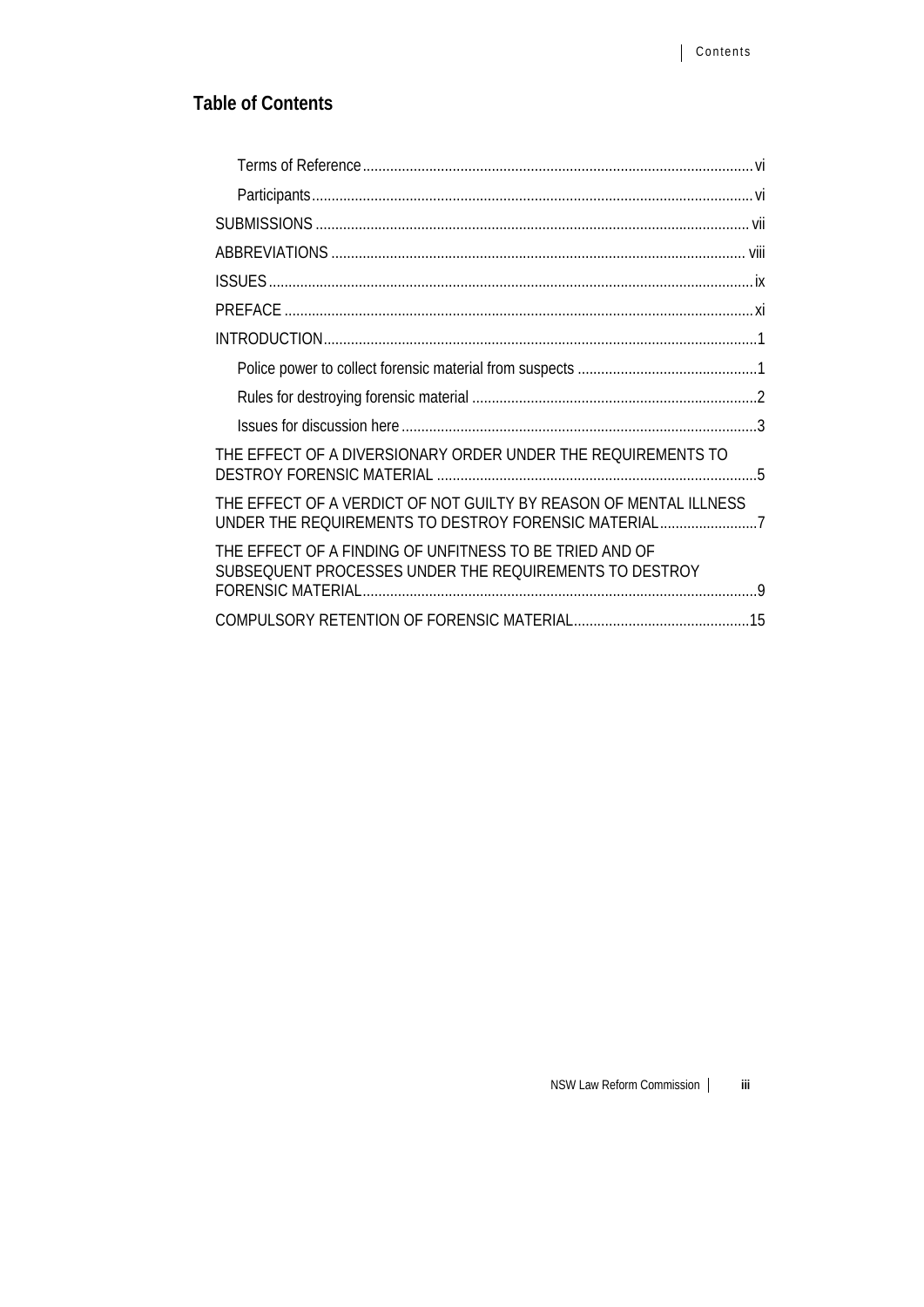# **Terms of Reference**

Pursuant to s 10 of the *Law Reform Commission Act 1967*, the Law Reform Commission is to undertake a general review of the criminal law and procedure applying to people with cognitive and mental health impairments, with particular regard to:

- 1. s 32 and s 33 of the *Mental Health (Criminal Procedure) Act 1990*;
- 2. fitness to be tried;
- 3. the defence of "mental illness";
- 4. the consequences of being dealt with via the above mechanisms on the operation of Part 10 of the *Crimes (Forensic Procedures) Act 2000*; and
- 5. sentencing.

## **Participants**

The Hon James Wood AO QC

Professor Michael Tilbury (Commissioner in charge)

The Hon Greg James QC

The Hon HD Sperling QC

## **Officers of the Commission**

Executive Director Mr Paul McKnight Research and writing Ms Donna Hayward Ms Rebecca Kang Ms Alison Merridew Ms Alicia Back Ms Emily Cukalevski Research Mr Anshu De Silva Wijeyeratne Librarian Ms Anna Williams Desktop Publishing Mr Terence Stewart

**iv NSW Law Reform Commission**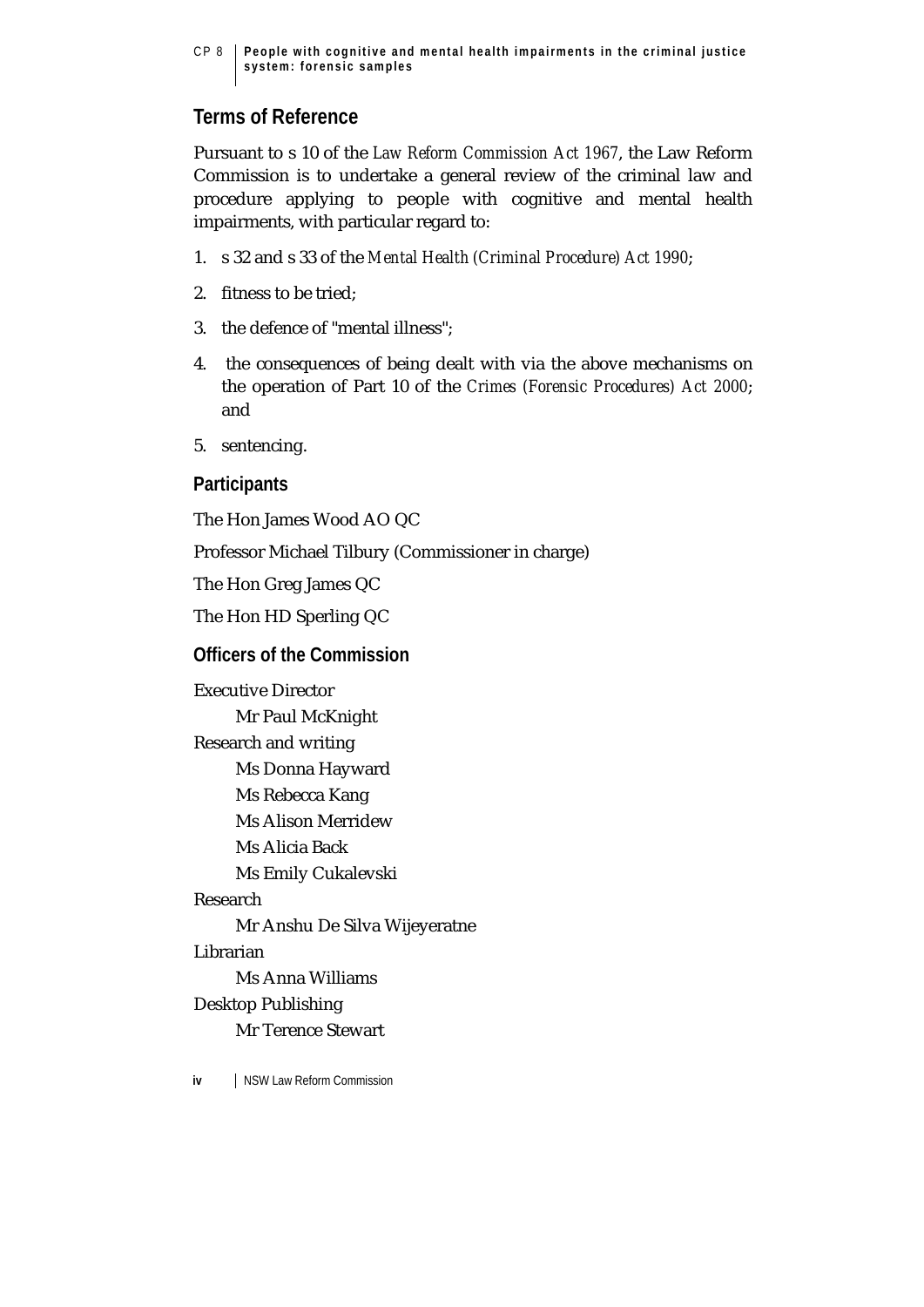## **SUBMISSIONS**

The Commission invites submissions on the issues relevant to this review, including but not limited to the proposals and issues raised in this Consultation Paper.

All submissions and enquiries should be directed to:

|                   | Mr P McKnight<br><b>Executive Director</b><br>NSW Law Reform Commission |
|-------------------|-------------------------------------------------------------------------|
| Postal addresses: | GPO Box 5199, Sydney NSW 2001<br>or DX 1227 Sydney                      |
| Email:            | nsw_lrc@agd.nsw.gov.au                                                  |
| Contact numbers:  | Telephone (02) 8061 9270<br>Facsimile (02) 8061 9376                    |

## **The closing date for submissions is 28 May 2010**

## **Confidentiality and use of submissions**

In preparing further papers on this reference, the Commission will refer to submissions made in response to this Consultation Paper. If you would like all or part of your submission to be treated as confidential, please indicate this in your submission. The Commission will respect requests for confidentiality when using submissions in later publications.

Copies of submissions made to the Commission will also normally be made available on request to other people or organisations. Any request for a copy of a submission marked "confidential" will be determined in accordance with *the Freedom of Information Act 1989* (NSW).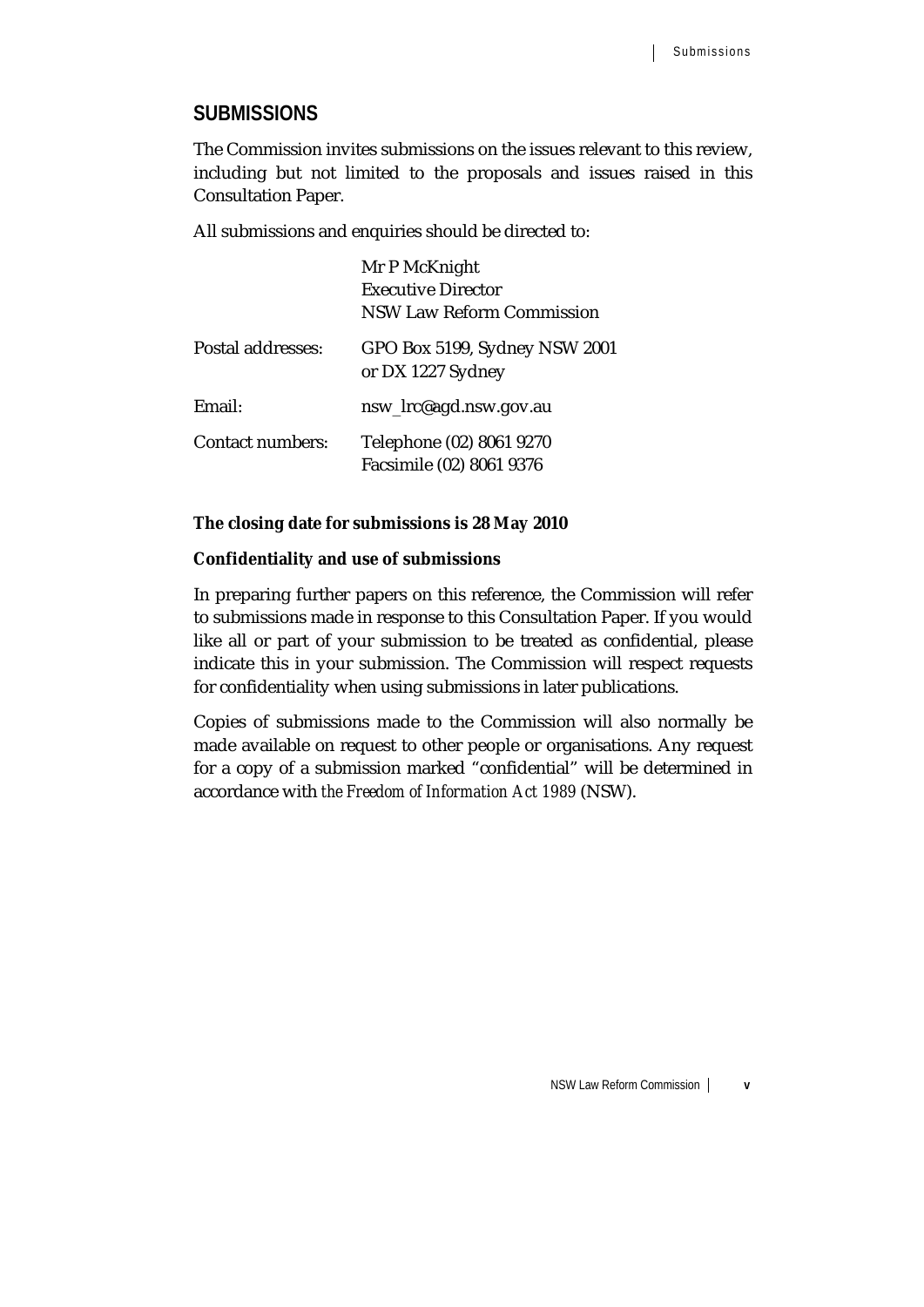## **ABBREVIATIONS**

| <b>COAG:</b> | <b>Council of Australian Governments.</b> |
|--------------|-------------------------------------------|
|--------------|-------------------------------------------|

- **CP 5**: Consultation Paper 5.
- **CP 6**: Consultation Paper 6.
- **CP 7**: Consultation Paper 7.
- **CP 8**: Consultation Paper 8.
- **CP 9**: Consultation Paper 9.
- **CROC**: Convention on the Rights of the Child.
- **CTO**: Community Treatment Order.
- **DSM-IV**: American Psychiatric Association, *Diagnostic and Statistical Manual of Mental Disorders* (4th edition, 2000).
- **HREOC**: Human Rights and Equal Opportunity Commission.
- **ICCPR:** International Covenant on Civil and Political Rights.
- **MHA**: *Mental Health Act 2007* (NSW).
- **MHCPA**: *Mental Health (Criminal Procedure) Act 1990* (NSW).
- **MHFPA**: *Mental Health (Forensic Provisions) Act 1990* (NSW).
- **MHRT**: Mental Health Review Tribunal.
- **MOU**: Memorandum of Understanding.
- **NSWLRC**: New South Wales Law Reform Commission.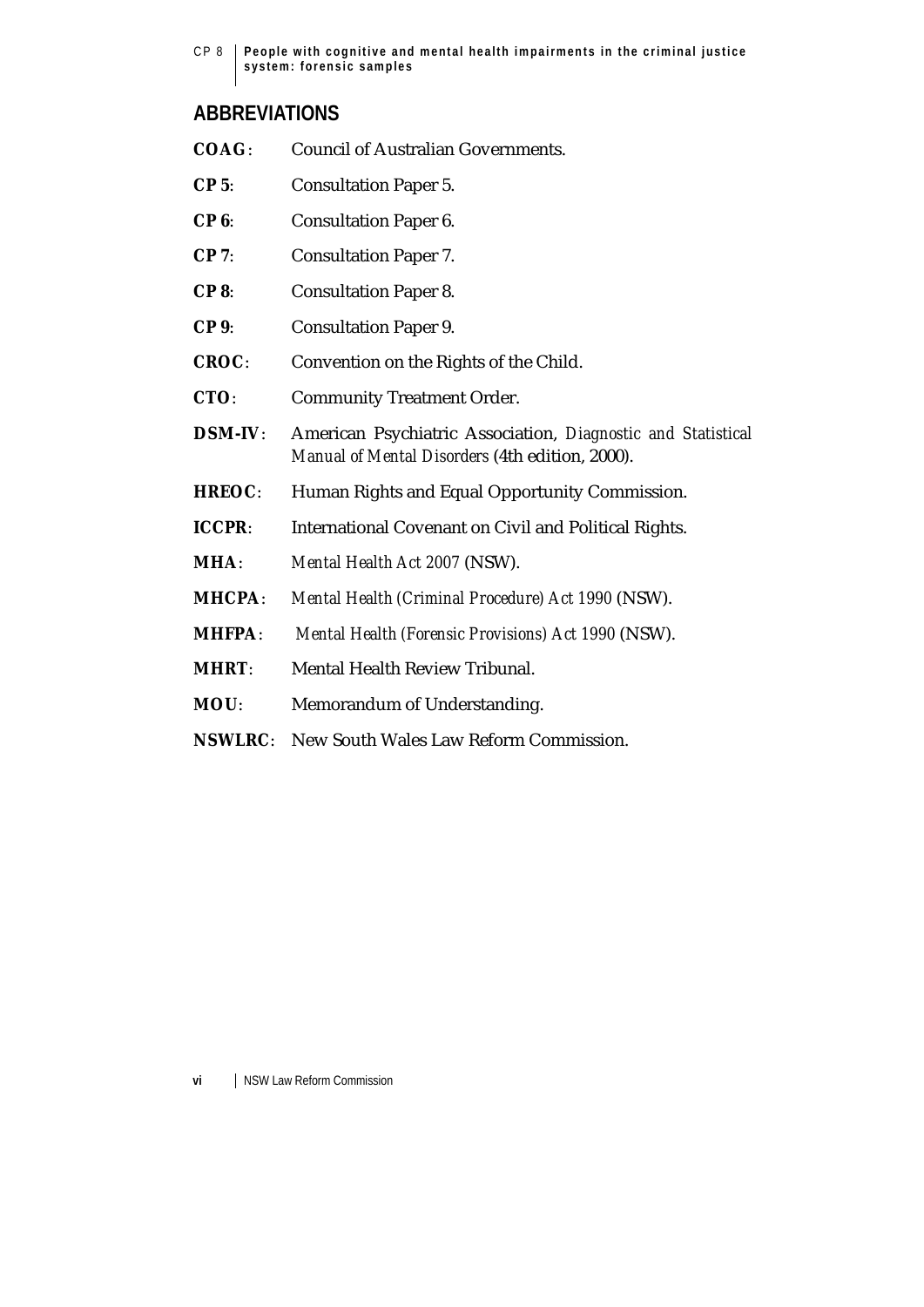## **ISSUES**

#### **Issue 8.1** *- see page 6*

Should the *Crimes (Forensic Procedures) Act 2000* (NSW) be amended to require the destruction as soon as practicable of forensic material taken from a suspect following a diversionary order under s 32 or s 33 of the *Mental Health (Forensic Provisions) Act 1990* (NSW), or should the legislation be amended in some other way referable to the particular order made?

### **Issue 8.2** *- see page 8*

Should the *Crimes (Forensic Procedures) Act 2000* (NSW) be amended to require the destruction as soon as practicable of forensic material taken from a suspect following a verdict of not guilty on the ground of mental illness?

### **Issue 8.3** *- see page 14*

Should the *Crimes (Forensic Procedures) Act 2000* (NSW) be amended to require the destruction as soon as practicable of forensic material taken from a suspect following:

- (a) a decision by the Director of Public Prosecutions not to continue with the proceedings, or
- (b) a finding at a special hearing that, on the limited evidence available, the defendant has committed an offence?

If so, in what way?

### **Issue 8.4** *- see page 16*

Should the *Crimes (Forensic Procedures) Act 2000* (NSW) be amended to require the compulsory retention of forensic material in any of the following cases, namely:

- (a) persons who, because of cognitive or mental health impairment, are diverted from the criminal justice system under s 32 or s 33 of the *Mental Health (Forensic Provisions) Act 1990* (NSW);
- (b) persons found not guilty by reason of mental illness;
- (c) persons, having been found unfit to be tried, are found, on the limited evidence available at a special hearing, to have committed an offence?
- If so, in what way should the legislation be amended?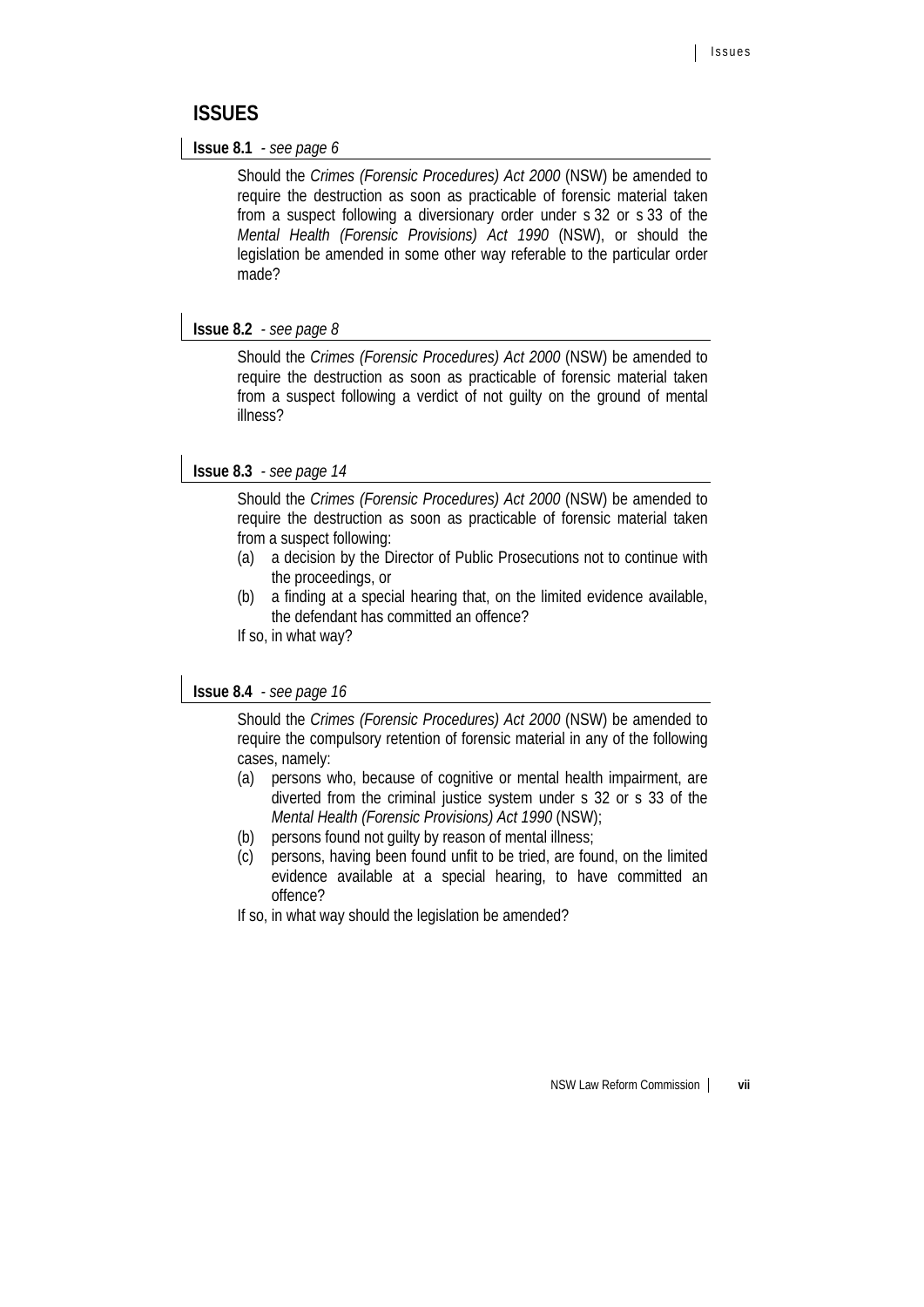**viii** NSW Law Reform Commission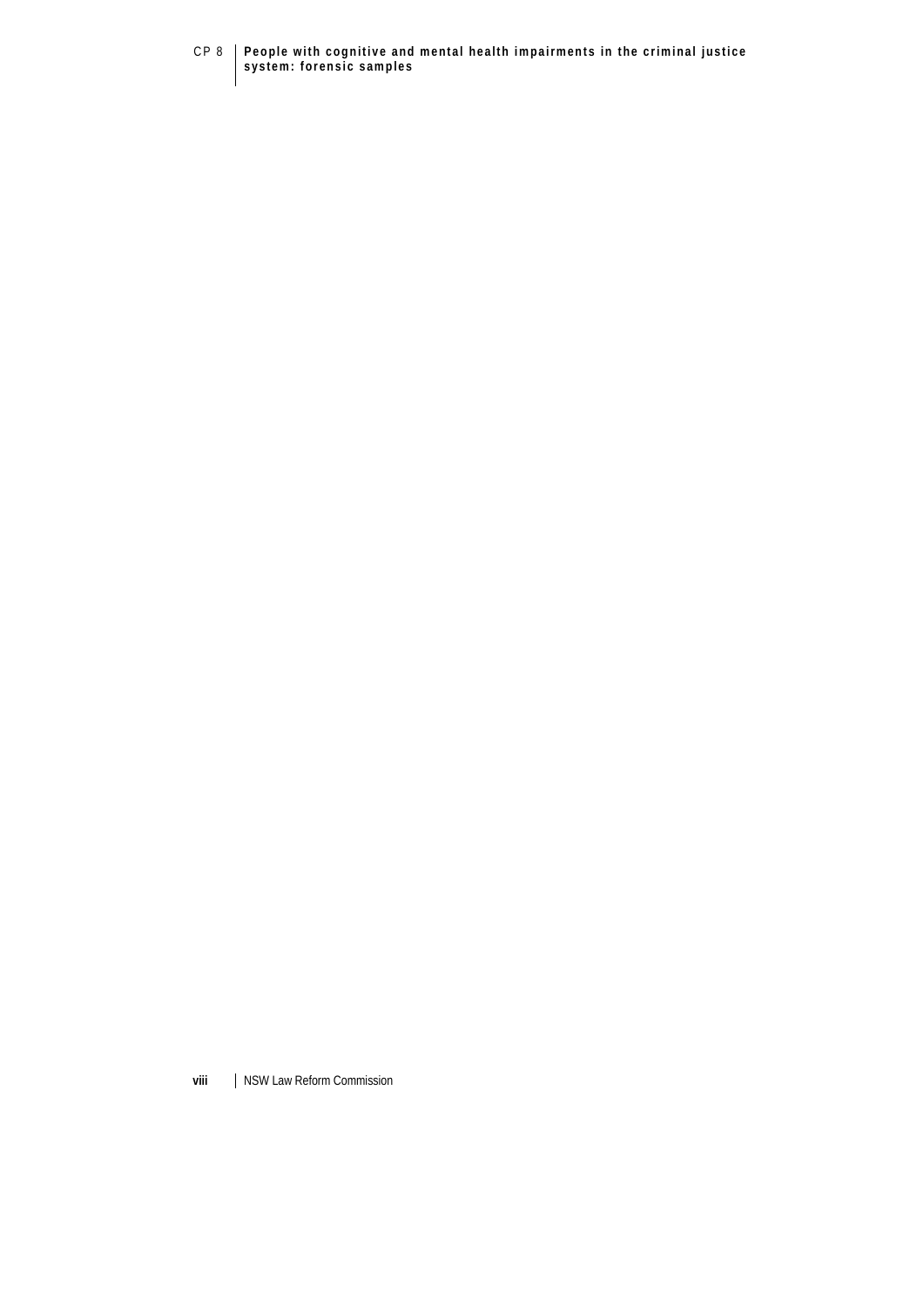## **PREFACE**

0.1 This Paper is the fourth consultation paper in the Commission's reference on people with a mental illness or cognitive impairment in the criminal justice system. It deals with the use of a defendant's forensic material following a finding of unfitness to be tried or not guilty by reason of mental illness, or the making of a diversionary order

0.2 The Paper is one of five consultation papers on this reference. The first four papers are released concurrently, and relate to:

- an overview of the laws affecting people with a mental illness or a cognitive impairment when they become involved as defendants in the criminal justice system ("CP 5");
- the laws governing fitness to be tried and the defences relating to mental impairment (that is, the defence of mental illness, the defence of substantial impairment, and infanticide), which apply primarily to criminal proceedings in the Supreme and the District Courts, and the sentencing of offenders with a mental illness or cognitive impairment ("CP 6");
- the laws relating to the diversion of offenders with a mental illness or cognitive impairment, focusing on the diversionary mechanisms available to the Local Court ("CP 7");
- the use of forensic samples taken from a defendant who is diverted from the criminal justice system, unfit to be tried or not guilty by reason of mental illness ("CP 8").

0.3 The remaining consultation paper ("CP 9") will be released subsequently. It relates to issues particular to young offenders with a mental illness or cognitive impairment.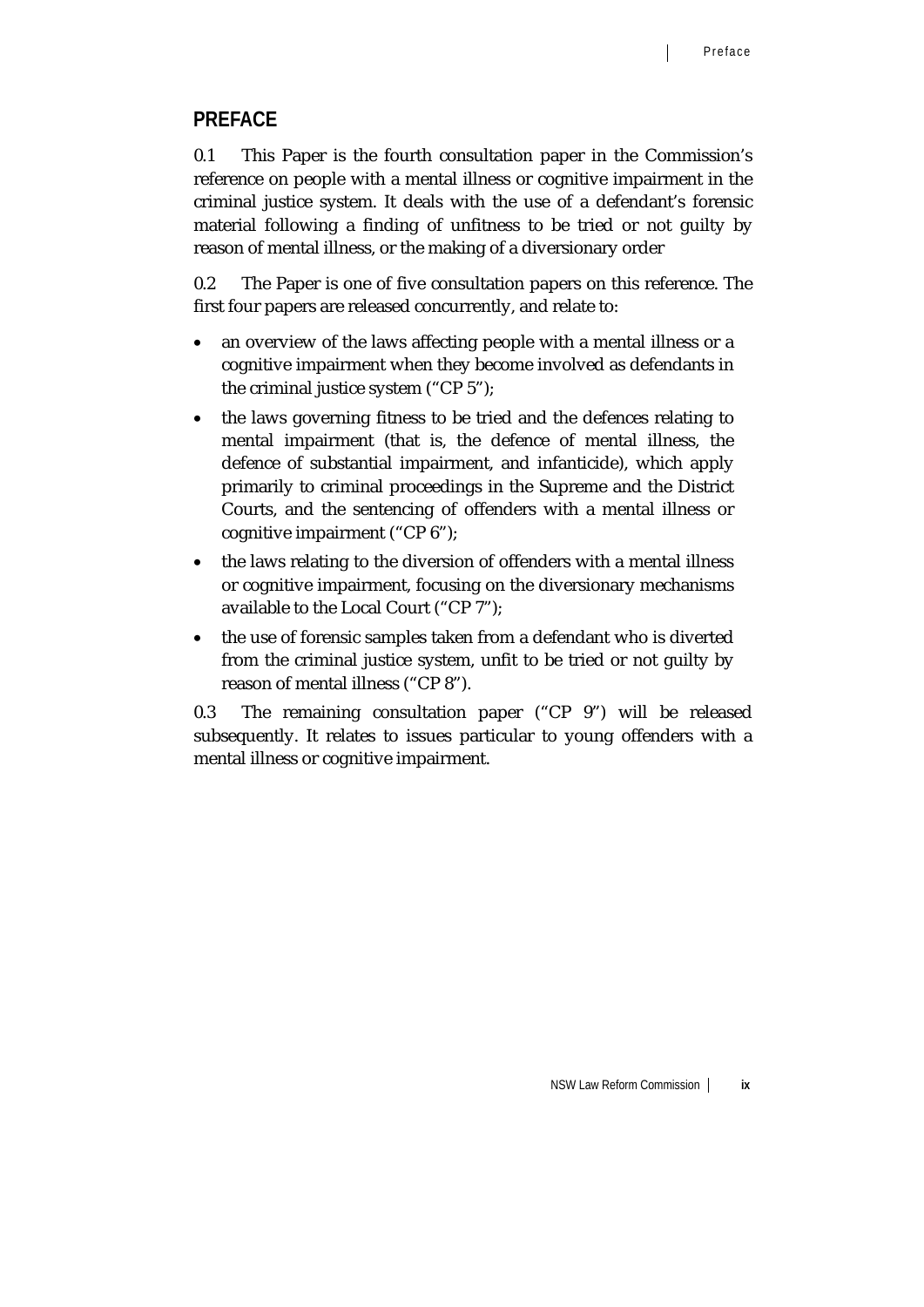**x NSW Law Reform Commission**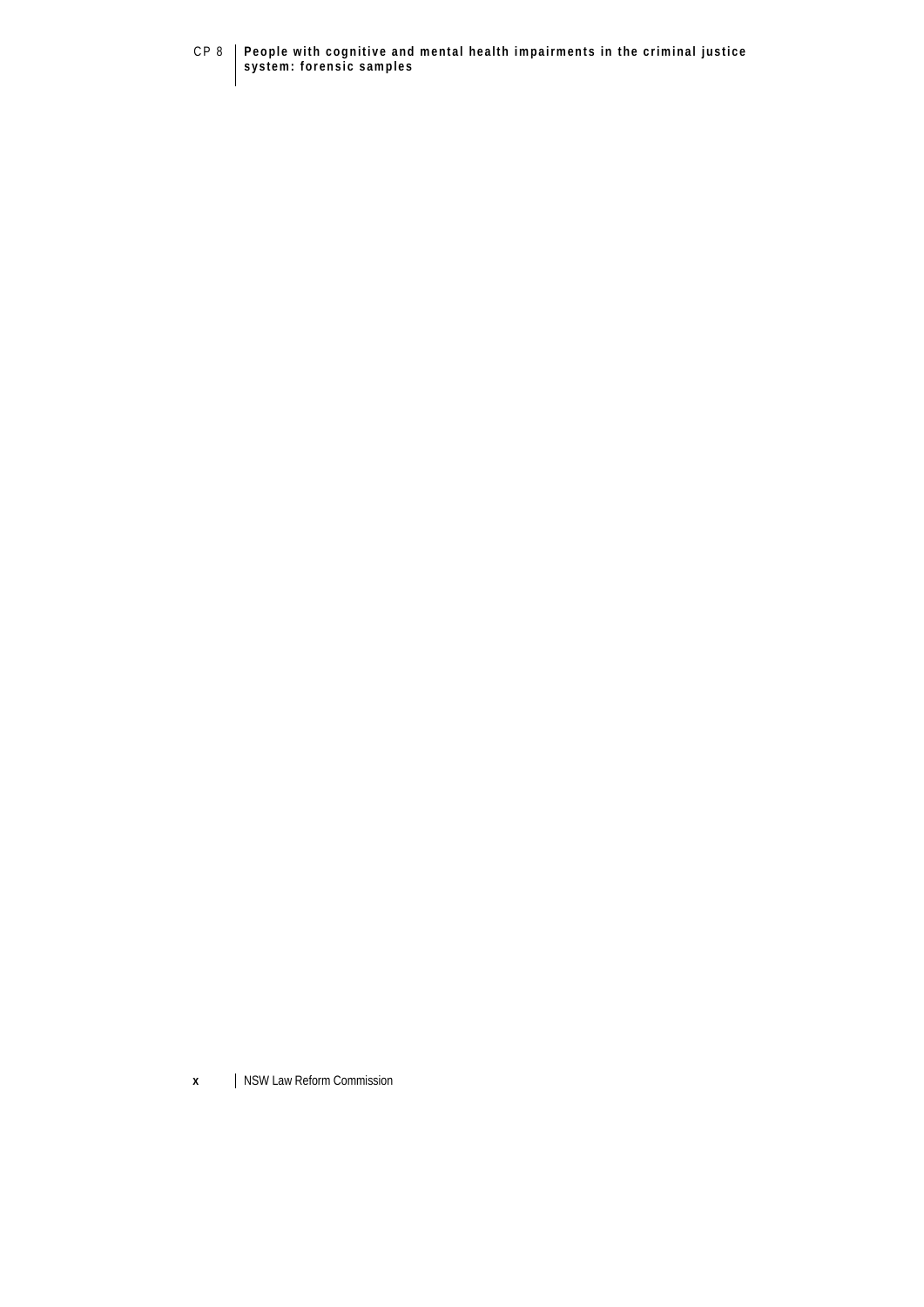**Introduction** 

## **INTRODUCTION**

1

1.1 This paper is concerned with a particular aspect of the *Mental Health (Forensic Provisions) Act 1990* (NSW), namely, the retention and destruction of "forensic material".

### **Police power to collect forensic material from suspects**

1.2 Like every other Australian jurisdiction, $1$  NSW has legislation that gives the police powers to collect forensic material from people who are suspected of committing a criminal offence.2 The *Crimes (Forensic Procedures) Act 2000* (NSW) allows the police to obtain, for example, fingerprints and footprints, and to take samples from a suspect's body for such purposes as testing for his or her DNA.<sup>3</sup> The Act regulates the exercise of these police powers and dictates the procedures that must be followed for procuring forensic material.<sup>4</sup> It anticipates that the material might be used to produce evidence against a suspect in court, $5$  and also might provide a stored record of his or her DNA on a database for the purpose of investigating his or her involvement in other crimes.6 These powers are said to provide the police with an important investigative tool that allows them to identify and exclude suspects with greater ease and accuracy.7

- 4. *Crimes (Forensic Procedures) Act 2000* (NSW) Pt 2 4.
- 5. *Crimes (Forensic Procedures) Act 2000* (NSW) Pt 9
- 6. *Crimes (Forensic Procedures) Act 2000* (NSW) Pt 11.
- 7. See NSW, *Parliamentary Debates,* Legislative Assembly, 31 May 2000, 6293-6296 (P Whelan).

<sup>1.</sup> See *Crimes Act 1958* (Vic) Div 30A; *Police Administration Act 1979* (NT) Pt 7 Div 7; *Criminal Law (Forensic Procedures) Act 1998* (SA); *Police Powers and Responsibilities Act 2000* (Qld); *Forensic Procedures Act 2000* (Tas); *Criminal Investigation (Identifying People) Act 2001* (WA); *Crimes (Forensic Procedures) Act 2000* (ACT).

<sup>2.</sup> The legislation also empowers the police to obtain forensic material from volunteers and from serious indictable offenders: see *Crimes (Forensic Provisions) Act 2000* (NSW) Pt 7, 8.

<sup>3.</sup> See the definition of "forensic material" in s 3(1) of the *Crimes (Forensic Procedures) Act 2000* (NSW).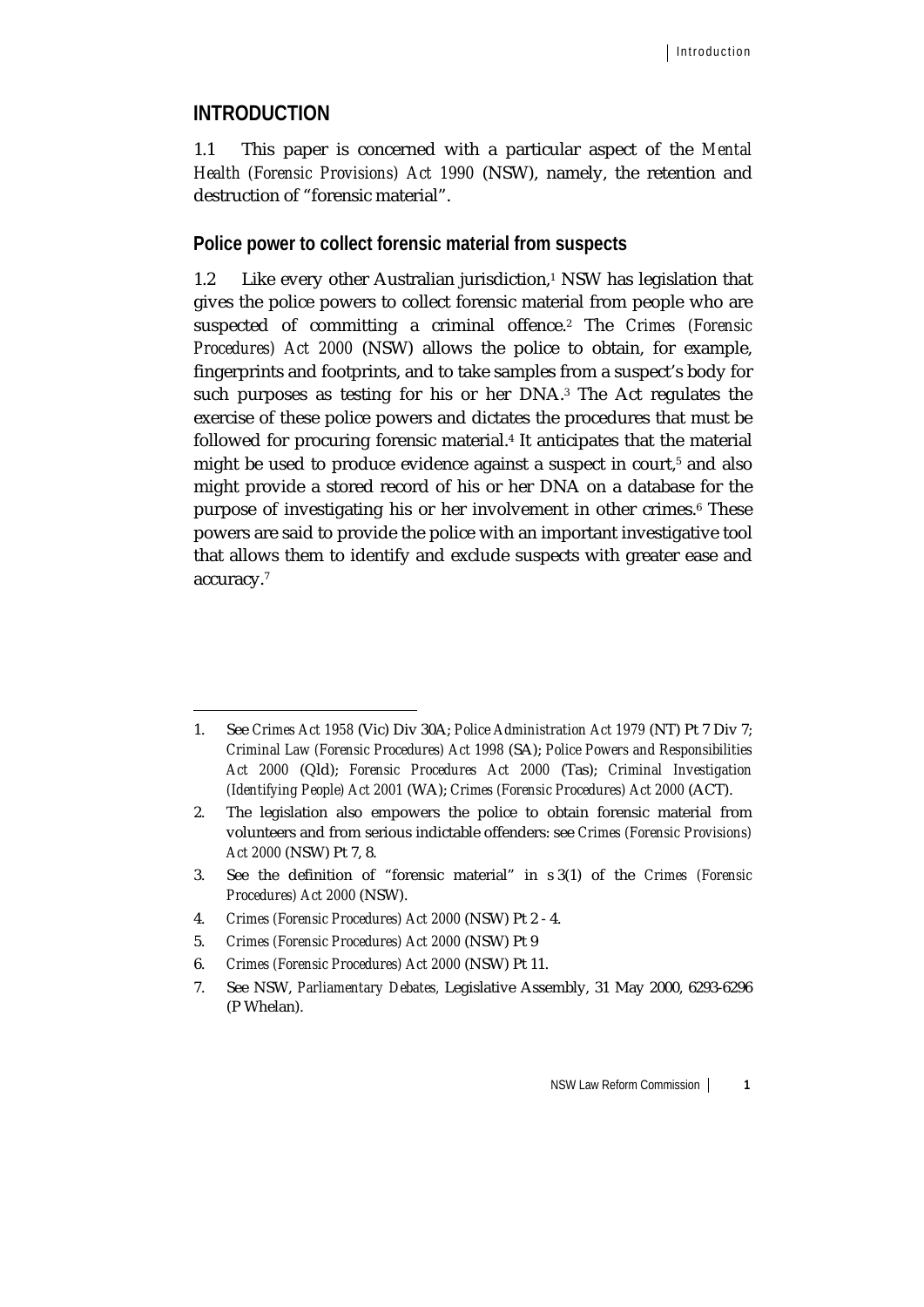## **Rules for destroying forensic material**

1.3 The *Crimes (Forensic Procedures) Act 2000* requires the destruction of a suspect's forensic material, and any record of information relating to that material, in certain situations. These situations include the following:

- Where 12 months have passed since a suspect's forensic material has been obtained and in that time criminal proceedings for the offence have not been instituted or have been discontinued, the forensic material must be destroyed, unless a warrant for the suspect's arrest has been issued.8 There is provision for a magistrate to extend the 12 month period (and so defer the time when the forensic material must be destroyed) if the magistrate is satisfied that there are special reasons for doing so.9 The 12 month period can be extended on more than one occasion.10
- Where the suspect has been acquitted of the offence or has been found to have committed the offence but no conviction is recorded, then the forensic material must be destroyed as soon as practicable unless an investigation or proceeding for another offence is pending.11

1.4 In situations where the law requires the destruction of a suspect's forensic material, evidence relating to the material is inadmissible if the prosecution seeks to lead it in any proceedings against the suspect.12 It is also an offence to record a person's DNA in the DNA database system where the DNA was obtained from forensic material that should have been destroyed.13 Similarly, it is an offence to retain or store in a DNA database any identifying information about a person obtained from forensic material after the time that that material was to be destroyed.14

<sup>8.</sup> *Crimes (Forensic Procedures) Act 2000* (NSW) s 88(2), (3).

<sup>9.</sup> *Crimes (Forensic Procedures) Act 2000* (NSW) s 88(5), (6).

<sup>10.</sup> *Crimes (Forensic Procedures) Act 2000* (NSW) s 88(7).

<sup>11.</sup> *Crimes (Forensic Procedures) Act 2000* (NSW) s 88(4).

<sup>12.</sup> *Crimes (Forensic Procedures) Act 2000* (NSW) s 83.

<sup>13.</sup> *Crimes (Forensic Procedures) Act 2000* (NSW) s 91.

<sup>14.</sup> *Crimes (Forensic Procedures) Act 2000* (NSW) s 94.

**<sup>2</sup>** NSW Law Reform Commission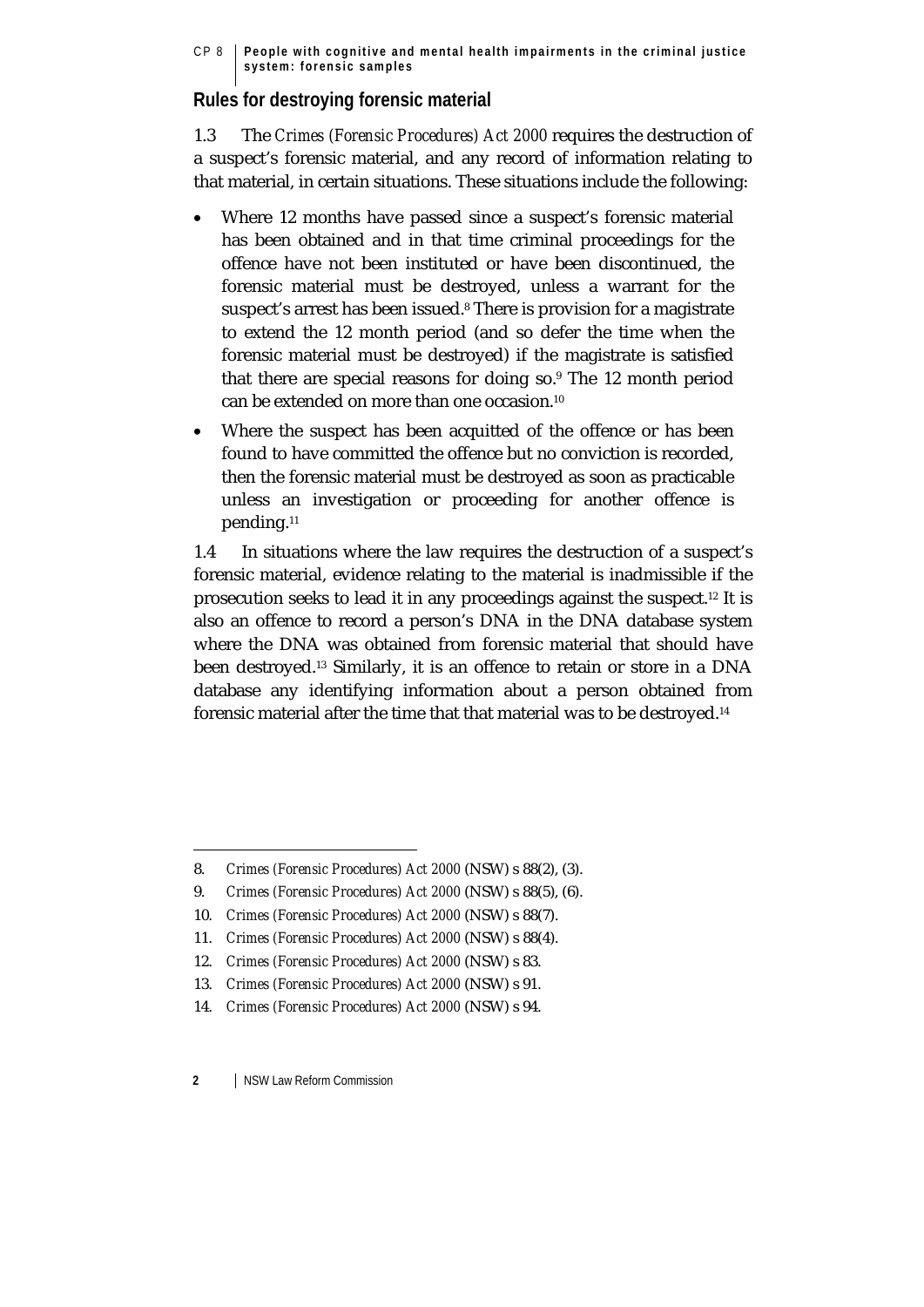## **Issues for discussion here**

1.5 As part of this review, the Commission has been asked to consider the operation of Part 10 of the *Crimes (Forensic Procedures) Act 2000* 15 in relation to people with cognitive or mental health impairment who are:

- subject to a diversionary order under s 32 or 33 of the *Mental Health (Criminal Procedure) Act*;
- found not guilty by reason of mental illness;<sup>16</sup> or
- found unfit to be tried.<sup>17</sup>

1.6 Victim advocacy groups have expressed concern that, as the legislation currently stands, a defendant's forensic material will likely be destroyed if the defendant is found unfit, found not guilty by reason of mental illness, or diverted out of the criminal process.18 They argue that forensic material should not be destroyed in these situations, because it could assist in investigating the defendant's involvement in other crimes.

1.7 Two competing interests are at play in relation to the retention of forensic material and its uses. On the one hand, access to forensic material promotes the public interest in ensuring that crime is investigated and solved with efficiency and accuracy.<sup>19</sup> A number of benefits flow from this. For one, the public is assured that offenders are brought to justice and face punishment and that the community is protected from their criminal conduct. Secondly, in cases where a person's forensic material has excluded him or her from consideration as a suspect, police resources are freed up to concentrate on other suspects in an investigation or on solving other crimes. Thirdly, victims of crime, or a victim's family, are given some finality by the assurance that the investigation into the crime has been resolved.

1.8 On the other hand, there is also a public interest in ensuring that access to forensic material is limited. A person's forensic material can reveal a range of information about that person, depending on the type of forensic material in question. The fact that a public authority potentially

<sup>15.</sup> Letter from NSW Attorney General to LRC, 7 July 2008.

<sup>16.</sup> *Mental Health (Forensic Provisions) Act 1990* (NSW) Pt 4.

<sup>17.</sup> *Mental Health (Forensic Provisions) Act 1990* (NSW) s 14, 16(4), 19.

<sup>18.</sup> Letter from NSW Attorney General to LRC, 7 July 2008.

<sup>19.</sup> See NSW, *Parliamentary Debates*, Legislative Assembly, 31 May 2000, 6293-6296 (P Whelan).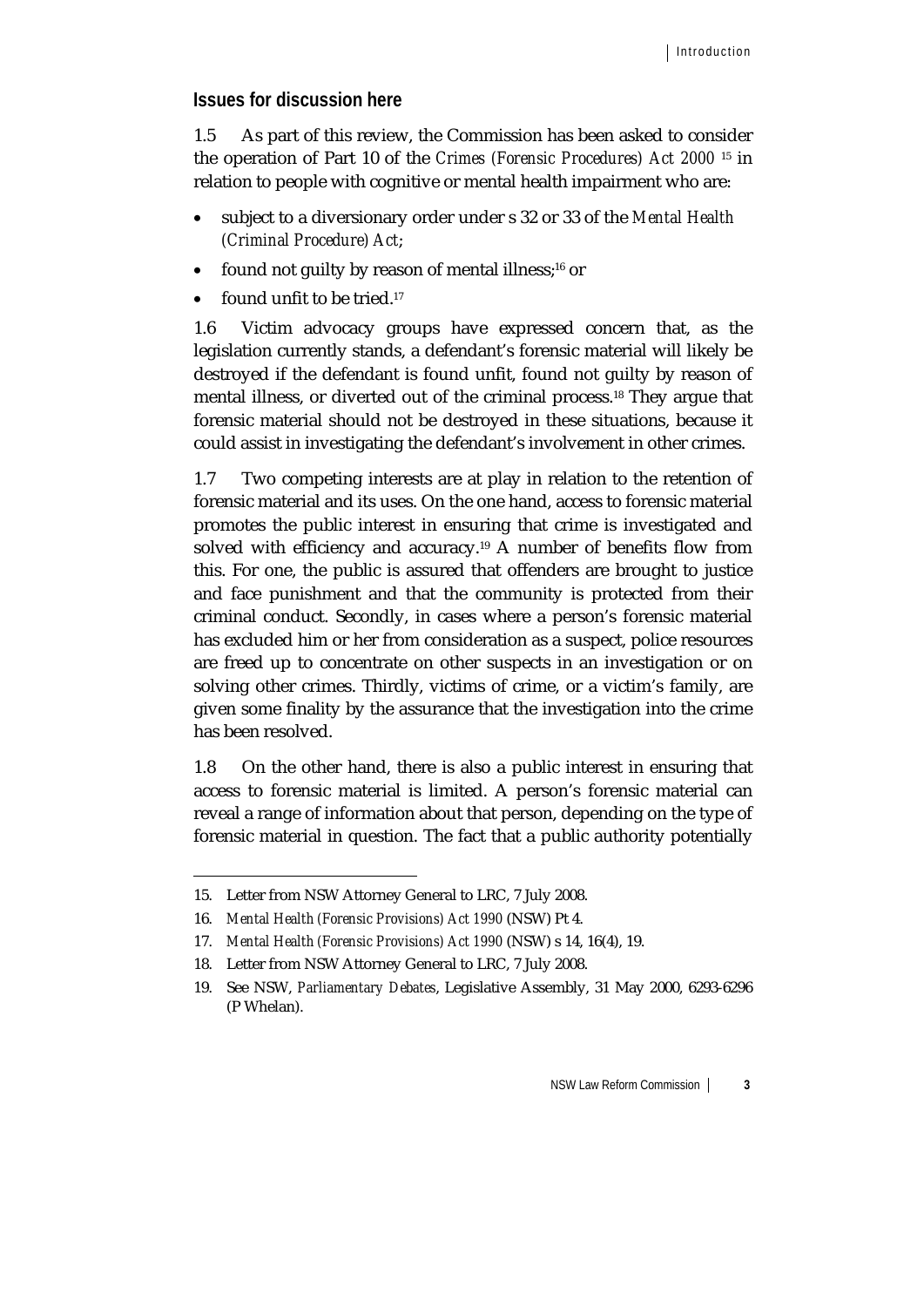has access to their information necessarily involves an interference with the person's private life.20 It has been consistently recognised, both within Australia and internationally, that it is important to safeguard a person's privacy from government intrusion when regulating the use of his or her forensic material.21 Longer-term retention by the police or other public authority of such personal information not only has immediate implications for an individual's privacy, but also gives rise to concerns about an eventual broadening of the purposes for which the information was originally obtained and the possibility of misuse of that information. Added to this is the risk of on going stigmatisation of a person whose forensic material is retained for an indefinite time, on the basis that that person may be identified as a "criminal" regardless of whether or not he or she has been convicted of an offence.<sup>22</sup> It was in recognition of these concerns that the destruction rules in respect of suspects were originally proposed, on the basis that once charges are dropped against a suspect or no offence is proved, he or she should be entitled to be treated like anyone else in the community.23 To do otherwise, it was said, would "undermine the justice system".24

1.9 Consideration of possible changes to the conditions for the destruction of a suspect's forensic material needs to take account of these competing public interests and to strike a balance between them. The following discussion looks in detail at the application of the destruction rules to each particular circumstance of, the making of a diversionary order, not guilty by reason of mental illness and unfitness to be tried, and questions the desirability for change in light of these considerations, and identifies issues which arise as to possible amendment of the existing law.

<sup>20.</sup> See *S and Marper v United Kingdom* [2008] ECHR 1581.

<sup>21.</sup> See Parliament of NSW, Legislative Council, Legislative Council Standing Committee on Law and Justice, *Review of the Crimes (Forensic Procedures) Act* 2000 (Report 18, 2002) ch 4; Australia, Forensic Procedures Review Committee, *Report of Independent Review of Part 1D of the Crimes Act 1914 – Forensic Procedures* (2003) 7.1-7.4; *S and Marper v United Kingdom* [2008] ECHR 1581.

<sup>22.</sup> See generally Parliament of NSW, Legislative Council, Legislative Council Standing Committee on Law and Justice, *Review of the Crimes (Forensic Procedures) Act* 2000 (Report 18, 2002) ch 4, [6 49].

<sup>23.</sup> See NSW, *Parliamentary Debates,* Legislative Council, 21 June 2000, 7101-7104 (J W Shaw).

<sup>24.</sup> See Commonwealth, Model Criminal Code Officers Committee of the Standing Committee of Attorneys-General, *Model Forensic Procedures Bill and The Proposed National DNA Database*, Discussion Paper (May 1999), 83.

**<sup>4</sup>** NSW Law Reform Commission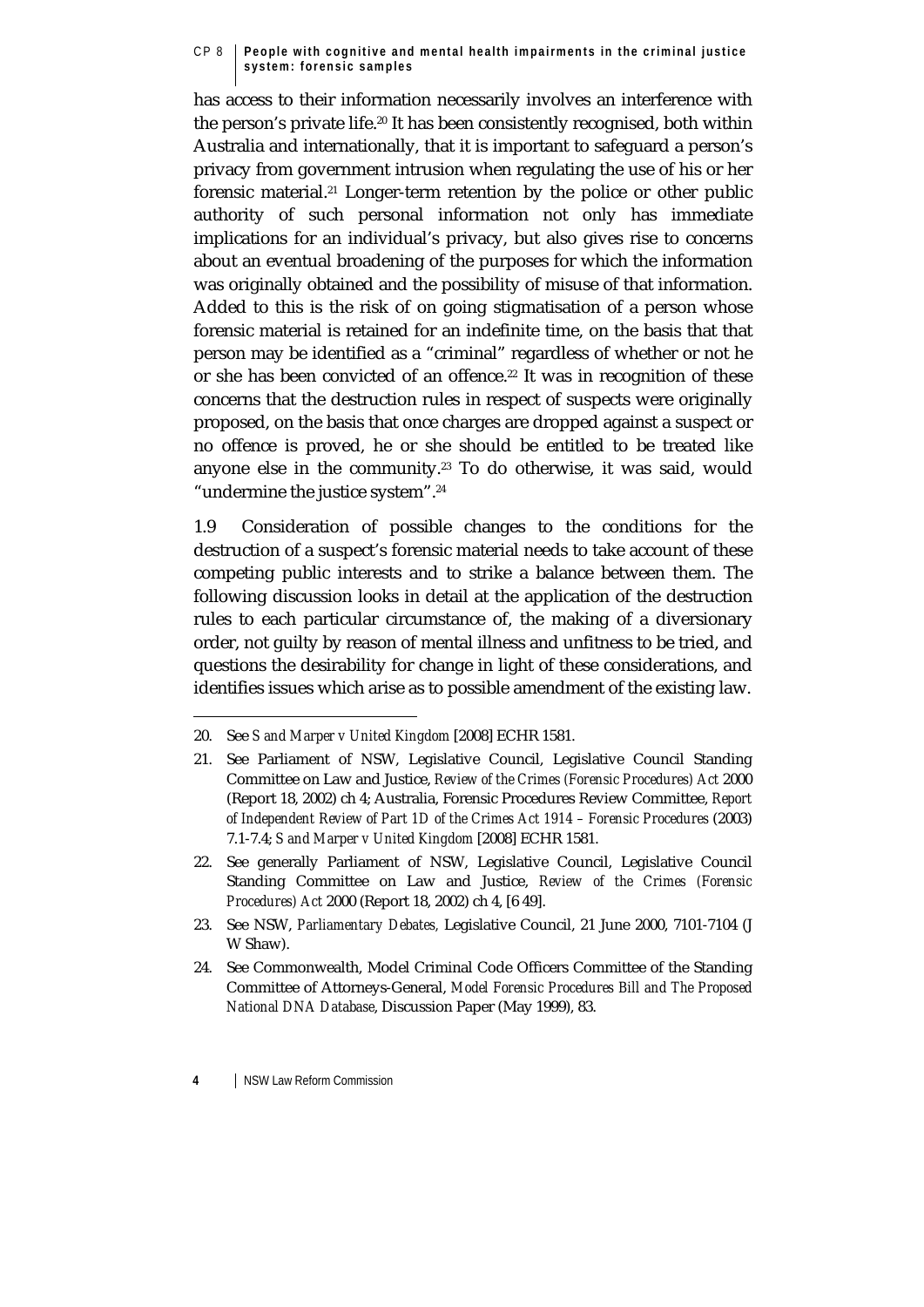# **THE EFFECT OF A DIVERSIONARY ORDER UNDER THE REQUIREMENTS TO DESTROY FORENSIC MATERIAL**

1.10 In CP 7, we discuss the powers of the Local Court to divert defendants out of criminal proceedings according to s 32 and 33 of the *Mental Health (Forensic Provisions) Act 1990* (NSW).25 It does not appear that the legislation relating to the destruction of forensic material<sup>26</sup> operates in relation to a diversionary order made pursuant to s 32 or s 33. The only possible way in which s 88 of the *Crimes (Forensic Procedure) Act 2000* (NSW) could apply to such an order would be by force of sub-s (4)(a) which requires that forensic material be destroyed where "the person is found to have committed an offence … but no conviction is recorded". However, this provision does not operate in relation to a diversionary order made under s 32 because the procedure under that section does not involve a finding of guilt, and the section specifically provides that a decision to dismiss charges against a defendant pursuant to the section "does not constitute a finding that the charges against the defendant are proven or otherwise".<sup>27</sup> Similarly, the procedure under s 33 for discharge of a defendant does not involve a finding of guilt and, where a defendant is taken to be discharged pursuant to sub-section (2) of the section, it is specifically provided that this does "not constitute a finding that the charges against the defendant are proven or otherwise".28

1.11 In consequence, the forensic material obtained from a person subject to such a diversionary order may be retained indefinitely.

1.12 In considering what provision, if any, should be made, in these circumstances, for the compulsory destruction of forensic material in such cases, a further examination of the provisions of s 32 and s 33 is necessary.

1.13 Under s 32, the magistrate may dismiss the charge and discharge the defendant, unconditionally or subject to conditions. If the magistrate discharges a defendant subject to a condition and if the defendant fails to comply with the condition within 6 months of the discharge, the

 $\overline{a}$ 

<sup>25.</sup> See NSW Law Reform Commission, *People with cognitive and mental health impairments in the criminal justice system: diversion*, Consultation Paper 7 (2010).

<sup>26.</sup> *Crimes (Forensic Procedures) Act 2000* (NSW) Pt 10.

<sup>27.</sup> *Mental Health (Forensic Procedures) Act 1990* (NSW) s 32(4).

<sup>28.</sup> *Mental Health (Forensic Procedures) Act 1990* (NSW) s 33(4).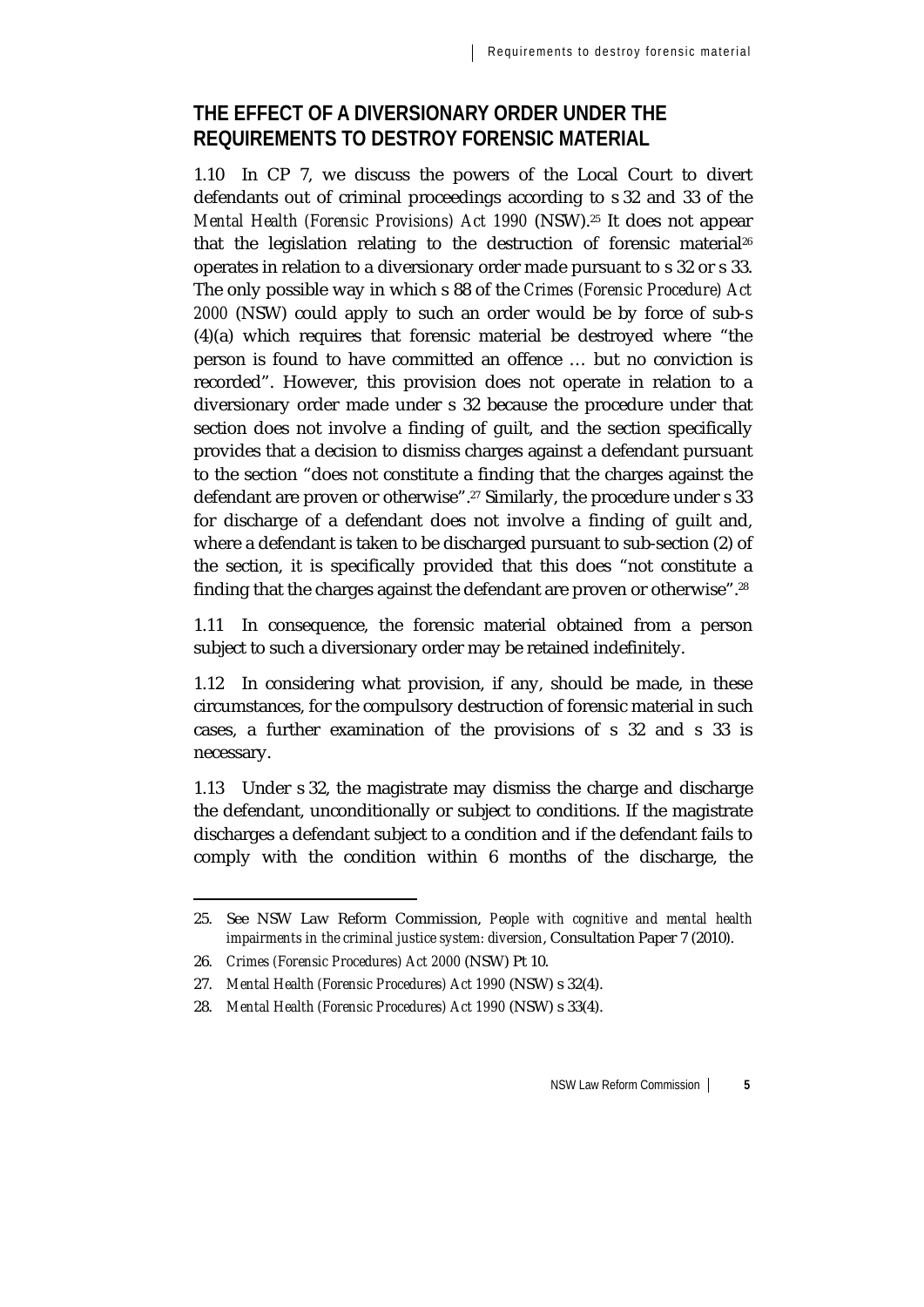magistrate may deal with the charge as if the defendant had not been discharged.29

1.14 In the case of s 33, the magistrate may discharge the defendant, unconditionally or subject to conditions. There is no provision for effective revocation of the discharge for non-compliance with a condition, as in the case of s 32.

1.15 Under the existing legislation, where a person is found to have committed the offence and no conviction is recorded, any forensic material must be destroyed as soon as practicable.<sup>30</sup> That provision operates in relation to a discretionary order made pursuant to s 10 *Crimes (Sentencing Procedure) Act 1999* (NSW) by which the court may, without proceeding to conviction, find a person guilty of an offence and either dismiss the charge or discharge the person subject to conditions. Why should the situation be different where the defendant is unconditionally discharged under s 32 or s 33? On the other hand, a conditional discharge under s 32 is not final in view of what may occur when a condition is breached.

1.16 It is suggested that the question of compulsory destruction of forensic materials in such cases as these should be deferred pending the review of s 32 and s 33 proposed in this series of reports.31 Meanwhile, the Commission would welcome any preliminary views on the matter.

### **Issue 8.1**

1

Should the *Crimes (Forensic Procedures) Act 2000* (NSW) be amended to require the destruction as soon as practicable of forensic material taken from a suspect following a diversionary order under s 32 or s 33 of the *Mental Health (Forensic Provisions) Act 1990* (NSW), or should the legislation be amended in some other way referable to the particular order made?

**6** NSW Law Reform Commission

<sup>29.</sup> *Mental Health (Forensic Provisions) Act 1990* (NSW) s 32(3D).

<sup>30.</sup> *Crimes (Forensic Procedures) Act 2000* (NSW) s 88(4)(a).

<sup>31.</sup> See NSW Law Reform Commission, *People with cognitive and mental health impairments in the criminal justice system: diversion*, Consultation Paper 7 (2010) ch 3, 4.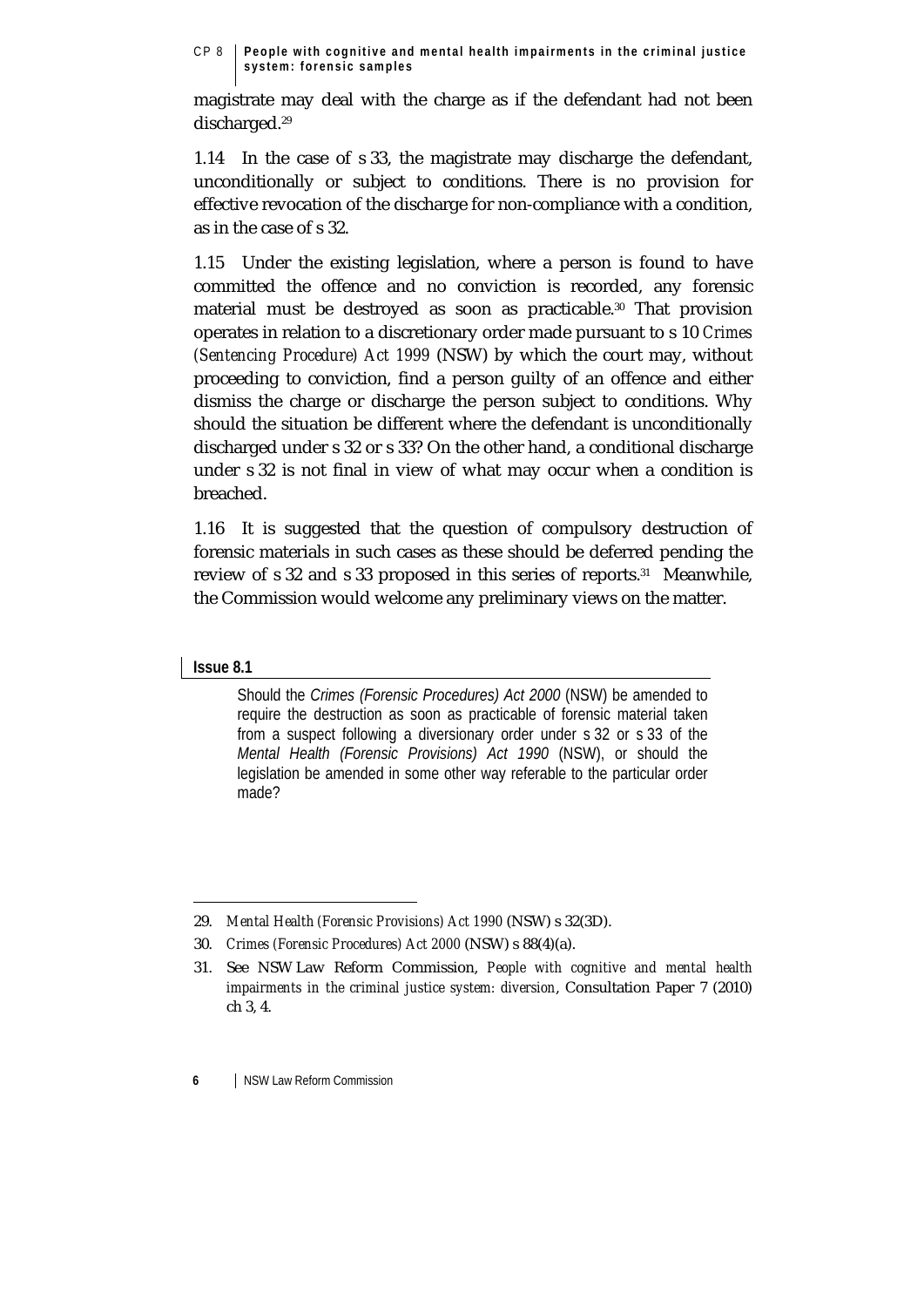# **THE EFFECT OF A VERDICT OF NOT GUILTY BY REASON OF MENTAL ILLNESS UNDER THE REQUIREMENTS TO DESTROY FORENSIC MATERIAL**

1.17 A special verdict of not guilty by reason of mental illness involves a finding that the defendant committed the acts constituting the crime of which he or she is charged, but because of mental illness lacked the mental capacity to be held criminally responsible.<sup>32</sup> A defendant found not guilty of an offence by reason of mental illness is not convicted of the offence and the special verdict does not form part of his or her criminal history for the purposes of sentencing for any subsequent offence.<sup>33</sup>

1.18 As in the case of a diversionary order, it appears that no provision of the legislation operates to require the destruction of forensic material in relation to a person found not guilty on the ground of mental illness.

1.19 The special verdict of not guilty on the ground of mental illness disposes of the proceedings as conclusively as a conviction or an acquittal.34 However, it is neither, although with elements of both. On the one hand, there is a finding that the offence was committed. On the other hand, the person is found not to have been responsible in law for what they have done.

1.20 How do policy considerations bear on this situation? If conviction in the ordinary way justifies retention of forensic material,<sup>35</sup> as it does under the legislation, why not the finding of having committed the offence in the case of a person found not guilty on the ground of mental illness? The same policy considerations appear to apply.

34. *Mental Health (Forensic Provisions) Act 1990* (NSW) s 39.

 $\overline{a}$ 

<sup>32.</sup> *Mental Health (Forensic Provisions) Act 1990* (NSW) s 38(1). See also NSW Law Reform Commission, *People with cognitive and mental health impairments: criminal responsibility and consequences*, Consultation Paper 6 (2010) ch 3.

<sup>33.</sup> See *Heatley v The Queen* [2008] NSWCCA 226, [41]-[43]. Section 5(2) of the *Criminal Appeal Act 1912* (NSW) provides that a person acquitted on the ground of mental illness shall be deemed to be a person convicted of an offence even if mental illness was not raised as a defence by the defendant at trial. This provision has the very narrow purpose of allowing a mechanism for appealing against a finding of mental illness where this was not an issue raised by the defendant at trial and does not extend beyond this very limited purpose.

<sup>35.</sup> See NSW Law Reform Commission, *People with cognitive and mental health impairments in the criminal justice system: criminal responsibility and consequences*, Consultation Paper 6 (2010) ch 3.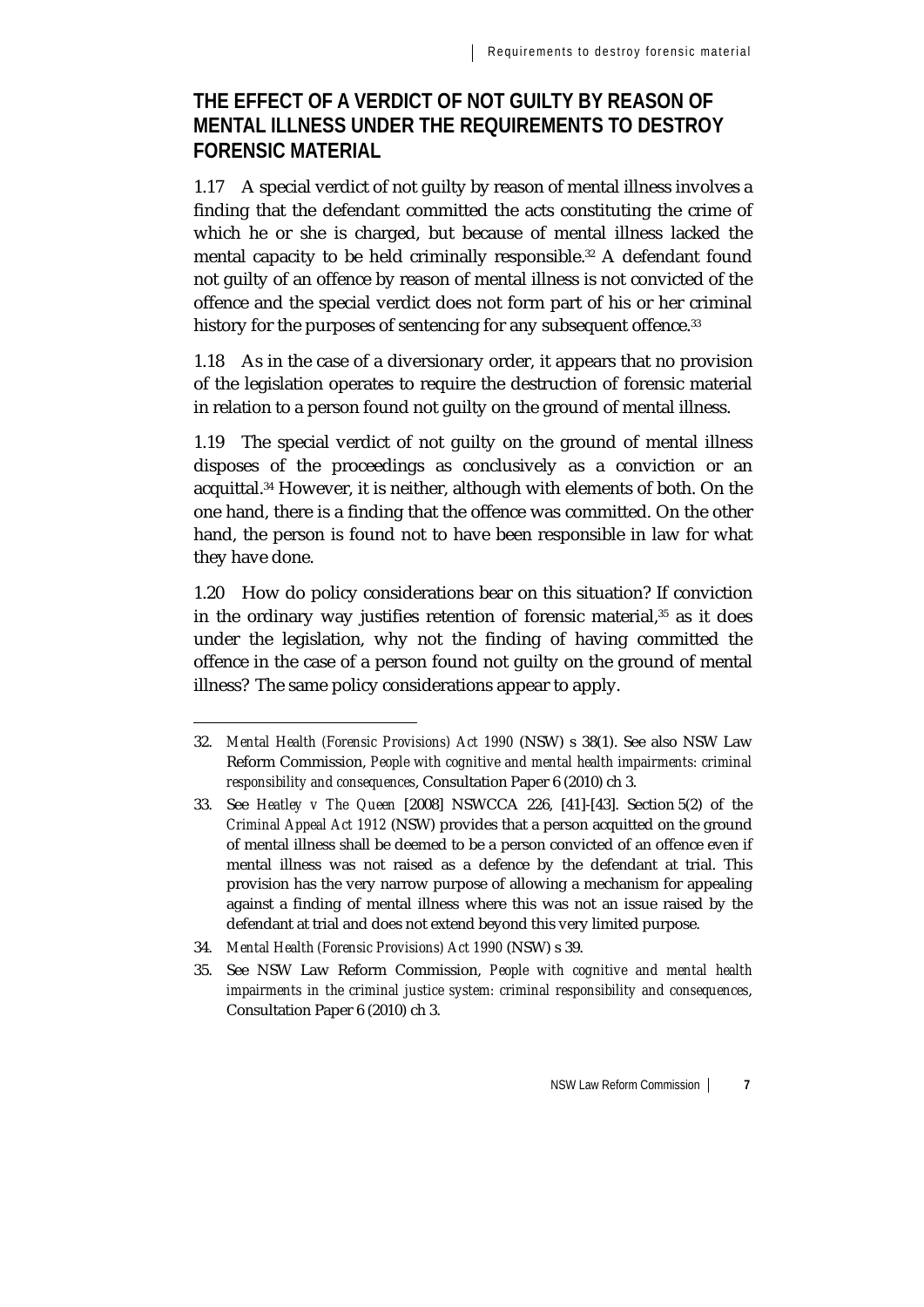1.21 Conformably, because of the finding that the person committed the offence, the privacy and other considerations that arise in the case of a person acquitted do not appear to apply in the case of a person found not guilty on the ground of mental illness.

1.22 On the other hand, where, without proceeding to a conviction a court finds the person guilty of an offence and dismisses the charge or discharges the person subject to conditions,<sup>36</sup> any forensic material must be destroyed.37 However, it may be assumed that such discretionary orders are only ever made in relation to minor offences and are arguably not analogous for that reason.

1.23 It may be thought, in these circumstances, that there is no occasion for amendment of the legislation to provide for the compulsory destruction of forensic material in the case of a person found not guilty on the ground of mental illness.

1.24 That would accord with the situation in some other Australian jurisdictions where the situation is made explicit rather than being left to inference. Western Australian law requires the destruction of identifying information of a suspect if the charge against the suspect is finalised without a finding of guilt, except if the suspect is found not guilty of an offence because of unsoundness of mind.38 In Victoria, the police can apply to a court to retain a forensic sample and any information arising from it if the person from whom the sample was taken is found guilty of the offence in question39 or is found not guilty because of mental impairment.<sup>40</sup>

1.25 Submissions on the question would be welcome.

**Issue 8.2** 

1

Should the *Crimes (Forensic Procedures) Act 2000* (NSW) be amended to require the destruction as soon as practicable of forensic material taken from a suspect following a verdict of not guilty on the ground of mental illness?

- 37. *Crimes (Forensic Procedures) Act 2000* (NSW) s 88(4)(a).
- 38. *Criminal Investigation (Identifying People) Act 2002* (WA) s 67.
- 39. Or any other offence arising from the same circumstances or any offence in respect of which evidence obtained as a result of the forensic procedure had probative value: see *Crimes Act 1958* (Vic) s 464ZFB(1)(b), (1A)(b).
- 40. *Crimes Act 1958* (Vic) s 464ZFB.
- **8** NSW Law Reform Commission

<sup>36.</sup> *Crimes (Sentencing Procedure) Act 1999* (NSW) s 10.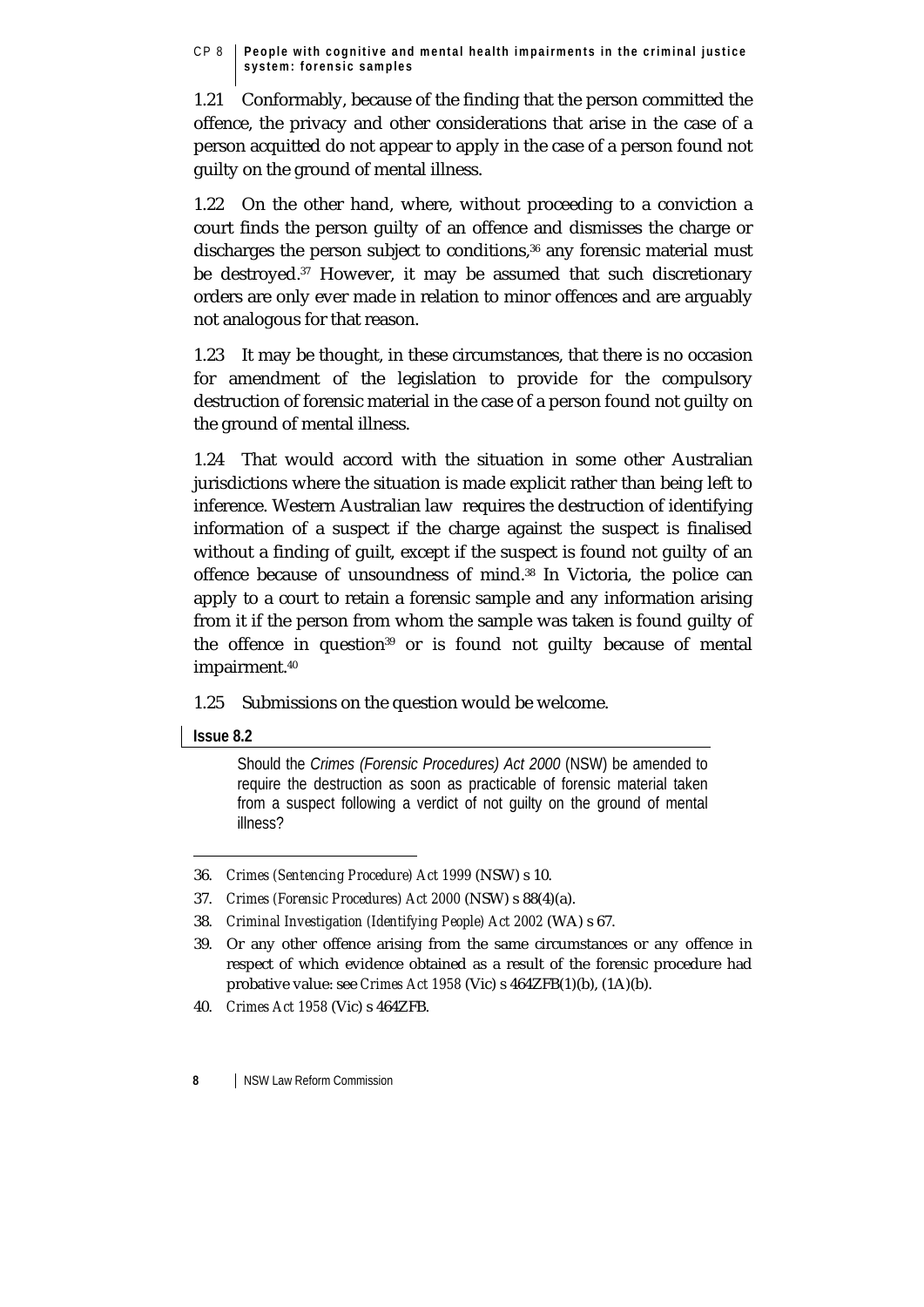# **THE EFFECT OF A FINDING OF UNFITNESS TO BE TRIED AND OF SUBSEQUENT PROCESSES UNDER THE REQUIREMENTS TO DESTROY FORENSIC MATERIAL**

1.26 In proceedings in the Supreme or District Court, a defendant may be found by the court to be unfit to be tried. The finding is provisional. The Mental Health Review Tribunal and the court then have defined roles under the relevant legislation concerning review of the person's fitness for trial.41 So far as is presently relevant, the following outcomes may be the result:

- Following a finding that the person has become fit for trial, the person may go to trial in the ordinary way.42
- In certain circumstances, the court may be required to hold a special hearing or, in other circumstances, may do so at its discretion.<sup>43</sup>
- The Director of Public Prosecutions may decide, in certain circumstances, not to proceed further with the proceedings.44

1.27 If the defendant goes to trial in the ordinary way, the legislation relating to destruction of forensic material then operates according to the outcome of the trial45 and no issue arises for present purposes.

1.28 If the Director of Public Prosecution decides not to proceed further with the proceedings, $46$  it appears that the proceedings would then be "discontinued" within the meaning of the legislation and any forensic material would then have to be destroyed as soon as practicable.<sup>47</sup> It may be that the legislation should be amended to make this clear beyond question.

1.29 If the court holds a special hearing, the defendant may be acquitted, may be found not guilty on the ground of mental illness, or

43. See *Mental Health (Forensic Provisions) Act 1990* (NSW) ss 19(1), 30(2).

<sup>41.</sup> See NSW Law Reform Commission, *People with cognitive and mental health impairments in the criminal justice system: fitness to be tried*, Consultation Paper 6 (2010) ch 1, 2.

<sup>42.</sup> See *Mental Health (Forensic Provisions) Act 1990* (NSW) ss 13, 30(1), 45.

<sup>44.</sup> See *Mental Health (Forensic Provisions) Act 1990* (NSW) s 19(1), 29.

<sup>45.</sup> *Crimes (Forensic Procedures) Act 2000* Pt 10.

<sup>46.</sup> *Mental Health (Forensic Provisions) Act 1990* (NSW) s 19(1), 29.

<sup>47.</sup> *Crimes (Forensic Procedures) Act 2000* s 88(2)(c)*.*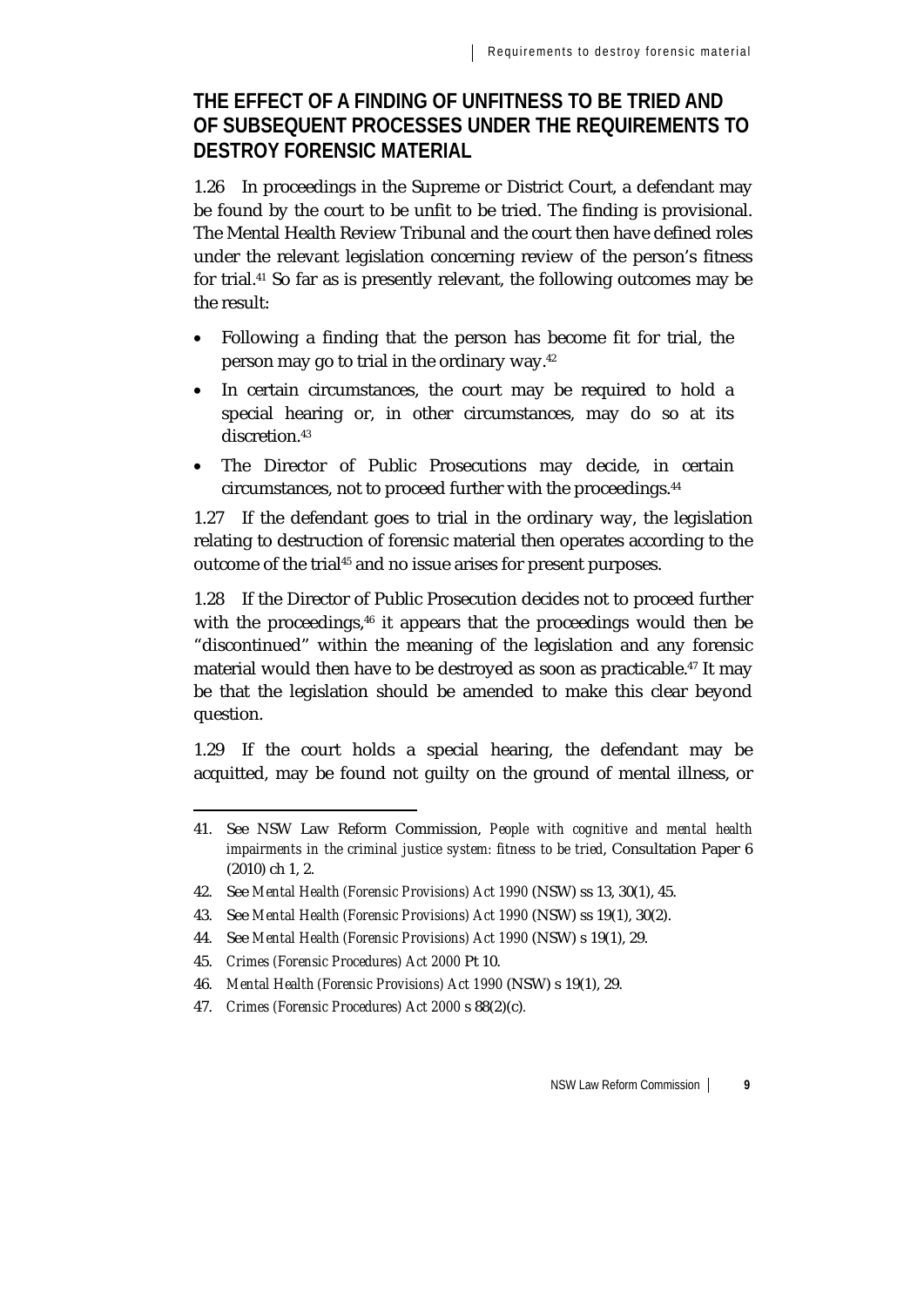may be found to have committed an offence on the limited evidence available.48

1.30 The legislation draws no distinction between acquittal at a special hearing and acquittal at an ordinary trial. Accordingly, the provisions in the legislation relating to destruction of forensic material apply to acquittal at a special hearing in the same way as they apply to acquittal at an ordinary trial.49

1.31 Similarly, there is no distinction to be drawn between a verdict of not guilty on the ground of mental illness returned at a special hearing and the same verdict returned at an ordinary trial.50 We refer to what we have written above in that regard.<sup>51</sup>

1.32 If, at a special hearing, the defendant is found to have committed an offence, the court must decide if a sentence of imprisonment would have been imposed had the defendant been convicted of the offence in the ordinary way.52 If so, the defendant may be ordered to be detained, but only for a "limiting term" fixed by reference to the sentence that would have been imposed had the defendant been tried and convicted in the ordinary way.53 If a prison sentence would not have been imposed, the court may impose whatever penalty would have imposed or make any other order it might have made following conviction for the particular offence at an ordinary trial.54

1.33 What consequence in relation to the retention of forensic material should then flow from a finding made at a special hearing that, on the limited evidence available, the person committed an offence? For the purpose of this discussion, it is necessary to note the terms of the legislation involved. Section 88(4) of the *Crimes (Forensic Procedure) Act* 

1

53. *Mental Health (Forensic Provisions) Act 1990* (NSW) s 23(1)(b).

<sup>48.</sup> *Mental Health (Forensic Provisions) Act 1990* (NSW) s 22(1).

<sup>49.</sup> *Crimes (Forensic Procedures) Act 2000* (NSW) s 87(1).

<sup>50.</sup> *Mental Health (Forensic Provisions) Act 1990* (NSW) s 22(2).

<sup>51.</sup> See para 1.17-1.24.

<sup>52.</sup> *Mental Health (Forensic Provisions) Act 1990* (NSW) s 23(1)(a).

<sup>54.</sup> See *Mental Health (Forensic Provisions) Act 1990* (NSW) s 23(2). See generally NSW Law Reform Commission, *People with an intellectual disability and the criminal justice system*, Report 80 (1996) 181-188; NSW Department of Health, *Review of the NSW forensic mental health legislation* (2008) 47, 50 on a discussion of the shortcomings of the provision and suggestions for improvement.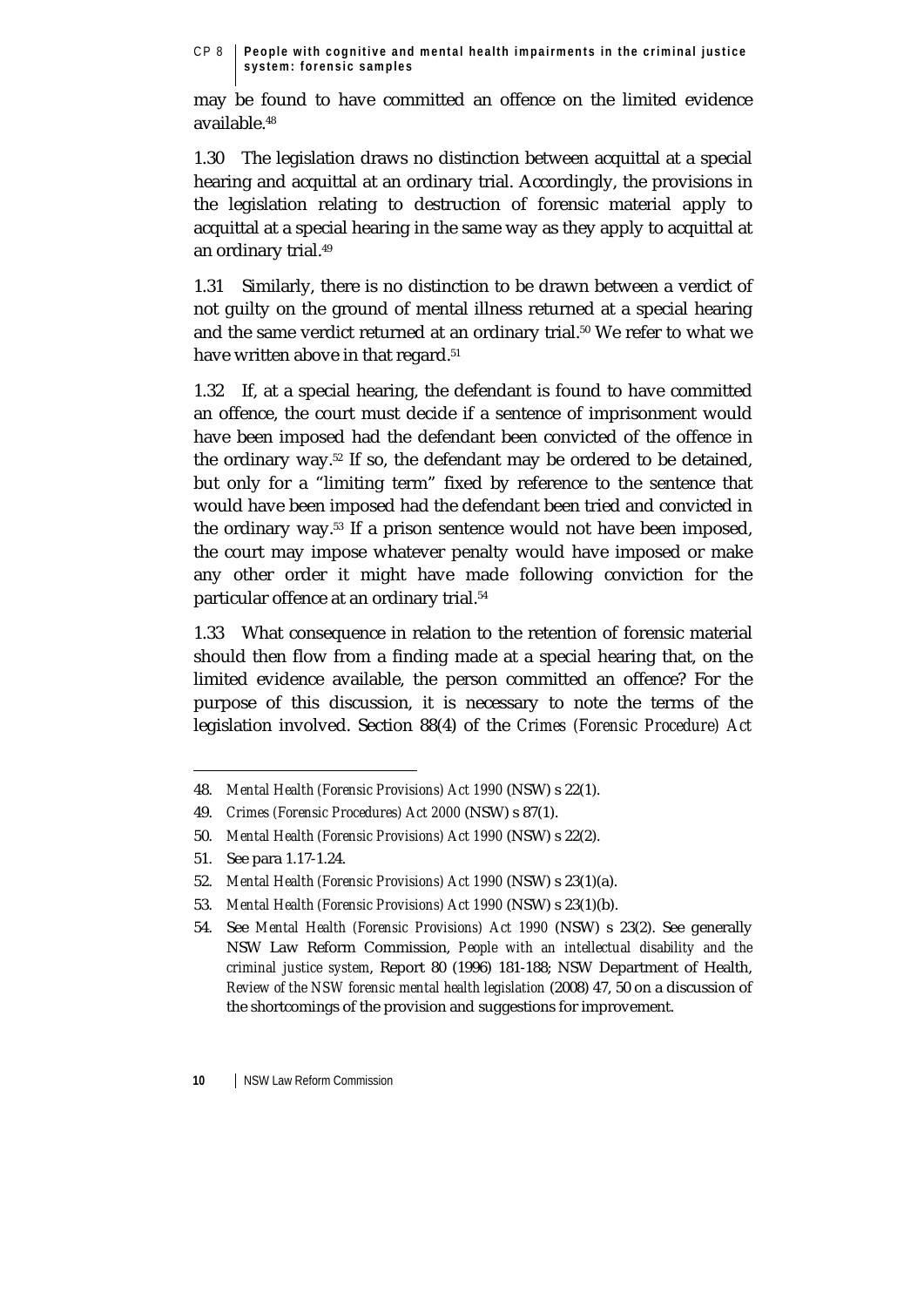*2000* provides that forensic material must be destroyed "if the person is found to have committed an offence to which the forensic material relates but no conviction is recorded". That provision is framed to relate to the procedure under s 10 of the *Crimes (Sentencing Procedure) Act 1999* which, as mentioned earlier, provides that "a court that finds a person guilty of an offence" may, "[w]ithout proceeding to conviction", order that the charge be dismissed unconditionally or that the person be discharged subject to conditions.<sup>55</sup>

1.34 By comparison, s 22 of the *Mental Health (Forensic Provisions) Act 1990* provides that the verdicts available at a special hearing, following a finding of unfitness for trial, include "that on the limited evidence available, the accused person committed the offence charged (or) … an offence available as an alternative to the offence charged."56 It is further provided by s 22 that such a verdict "constitutes a qualified finding of guilt and does not constitute a basis in law for any conviction for the offence to which the finding relates"57.

1.35 There is a superficial similarity between the wording of s 88 of the *Crimes (Forensic Procedures) Act* and the wording of s 22 of the *Mental Health (Forensic Provisions) Act.* However, there are also material differences. These are as follows.

1.36 First, a relevant condition for operation of s 88 is that the person is "found to have committed an offence", whereas, under s 22 of the *Mental Health (Forensic Provisions) Act* the verdict "constitutes a qualified finding of guilt". This is not merely a linguistic distinction. The former finding is an unqualified finding that the person committed the offence following a plea of guilty or a trial according to law. The latter finding, on the other hand, is referred to as a "qualified finding" because the special hearing is not a trial according to law. It is the best that can be done where the defendant is unable to participate in the process. The court might not have the whole story and, in consequence, there is a serious possibility

<sup>55.</sup> See generally NSWLRC, *People with cognitive and mental health impairments in the criminal justice system: criminal responsibility and consequences*, Consultation Paper 6 (2010) ch 6, 8. In relation to the former provision in the *Crimes Act 1900* (NSW) see NSW Law Reform Commission, *Sentencing*, Report 79 (1996) [4.6]-[4.9]; NSW Law Reform Commission, *Sentencing*, Discussion Paper 33 (1996) [9.41].

<sup>56.</sup> Specifically  $s 22(1)(c)$  and  $(1)(d)$ .

<sup>57.</sup> Specifically s  $22(3)(a)$ .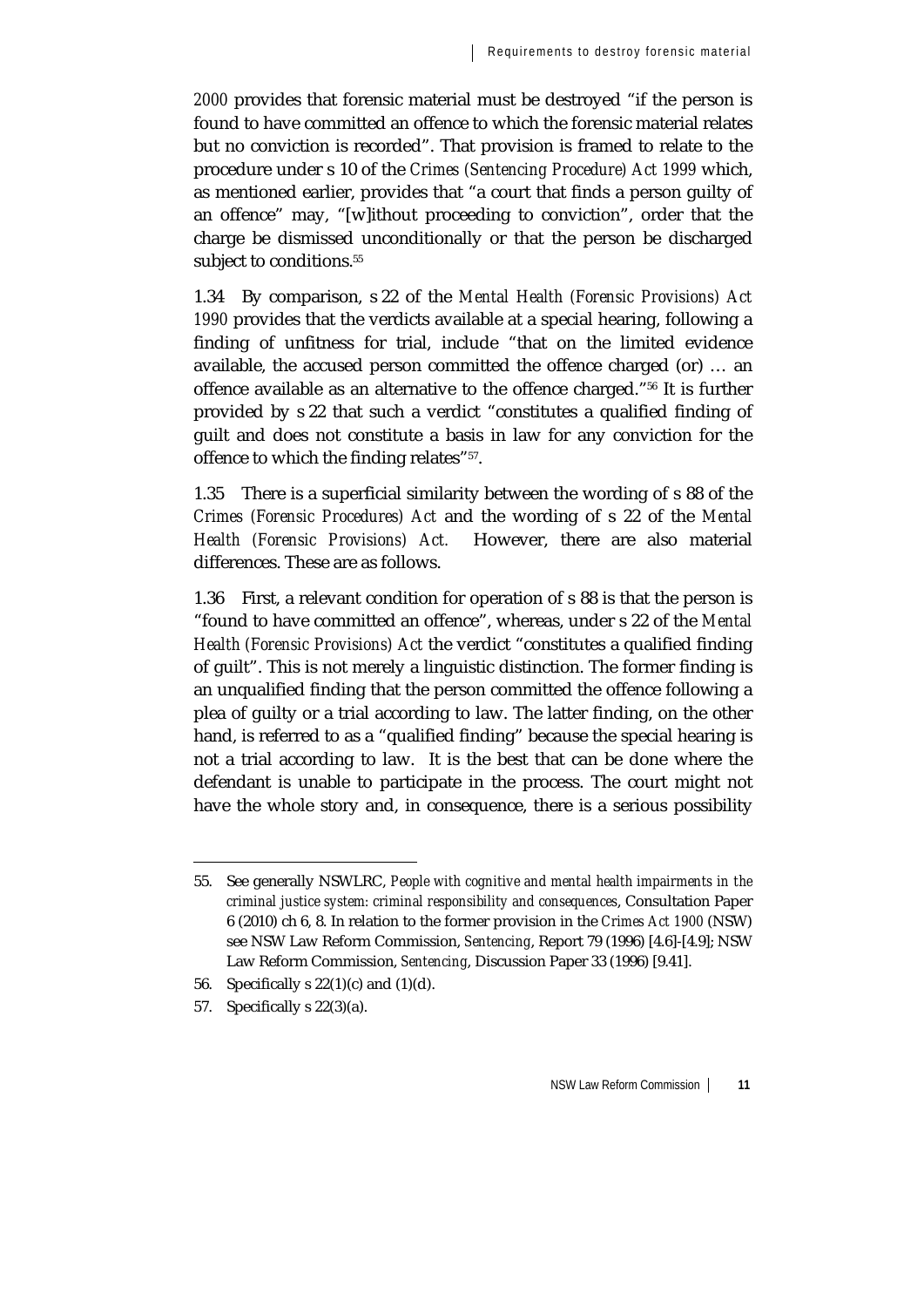that the finding of guilt might be erroneous.<sup>58</sup> The difference between an unqualified finding of guilt and a qualified finding is, therefore, one of substance in this context.

1.37 Secondly, the other relevant condition for operation of s 88 of the *Crimes (Forensic Procedures) Act* is that "no conviction is recorded". That wording suggests a situation in which there is a discretion to convict or not to convict, after a finding that the offence has been committed. By contrast, under s 22 of the *Mental Health (Forensic Provisions) Act*, the relevant verdict "does not constitute a basis in law for any conviction for the offence to which the finding relates". That is a situation where no conviction is possible.

1.38 For these reasons, we suggest that the provisions of the legislation relating to the destruction of forensic material do not appear to operate where, at a special hearing following a finding of unfitness for trial, a person is found to have committed an offence on the limited evidence available. However, submissions on this point are invited.

1.39 At this stage in the discussion, it is necessary to note that a finding, made at a special hearing, that the defendant committed an offence may put an end to the proceedings for that offence or for any substantially similar offence, but not so in all circumstances.

1.40 The legislation is framed in the following way. There is a bar in general terms to further criminal proceedings,59 subject to an exception referable to the limiting term that is fixed in conjunction with any custodial order, made following a finding at a special hearing that an offence has been committed.60

1.41 The effect of these provisions is as follows. In the case of a noncustodial order made at a special hearing, $61$  there is a bar against further proceedings in relation to the same or a substantially similar offence. In

<sup>58.</sup> See NSW Law Reform Commission, *People with cognitive mental health impairments in the criminal justice system: criminal responsibility and consequences*  (Consultation Paper 6, 2010) ch 2.

<sup>59.</sup> *Mental Health (Forensic Provisions) Act 1990* (NSW) s 28(1).

<sup>60.</sup> *Mental Health (Forensic Provisions) Act 1990* (NSW) s 28(2).

<sup>61.</sup> *Mental Health (Forensic Provisions) Act 1990* (NSW) s 23(2). See also *Smith v The Queen* [2007] NSWCCA 39.

<sup>12</sup> **NSW Law Reform Commission**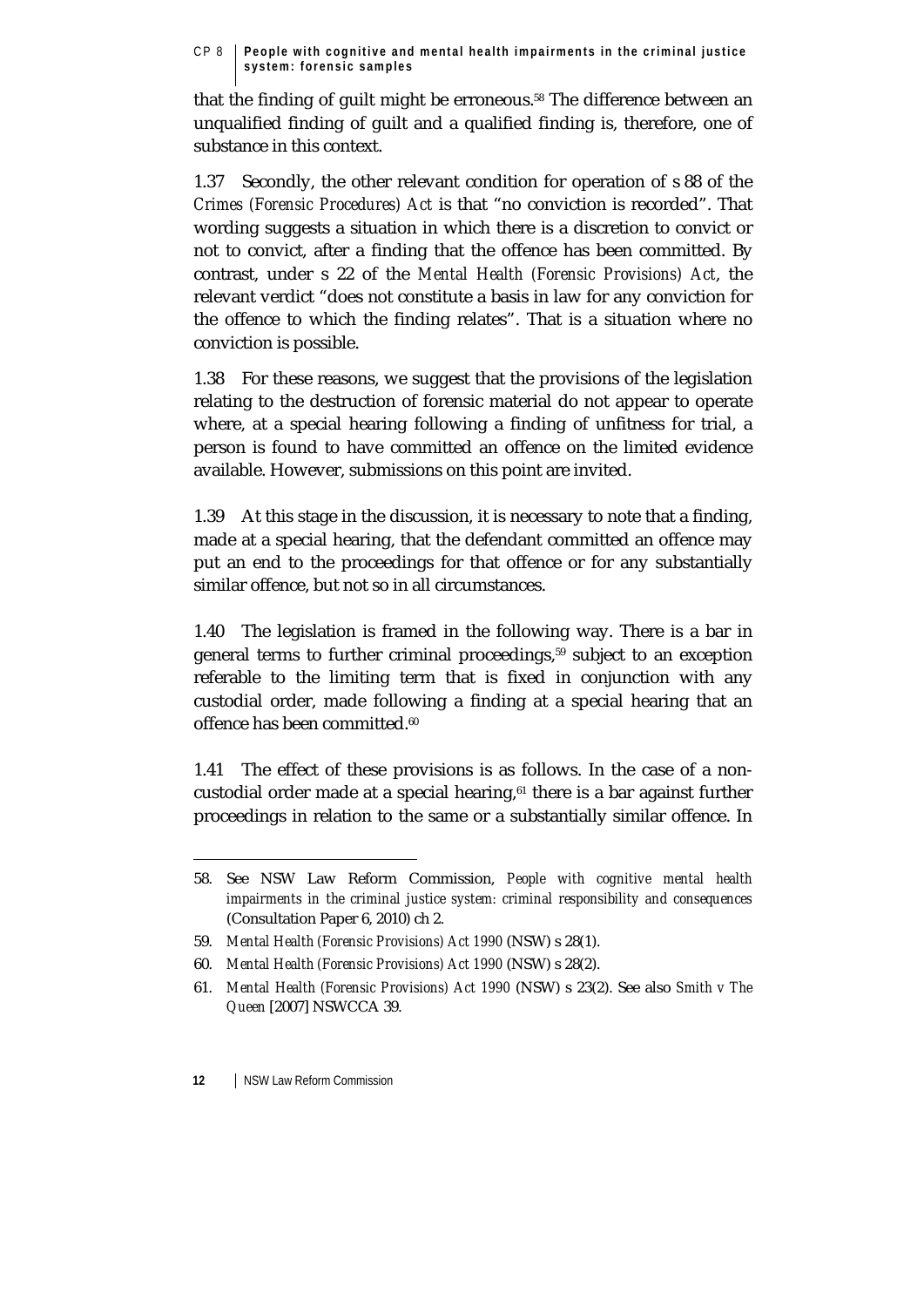the case of a custodial order, $62$  the bar against further proceedings operates as from the expiration of the limiting term fixed in conjunction with the order, or from the date of earlier release.<sup>63</sup>

1.42 Put another way, once there is a finding, made at a special hearing, that an offence has been committed, there is a bar against further proceedings for the same or a substantially similar offence, except during the actual period for which the person may have been detained under a custodial order.64

1.43 It seems obvious enough that there should be no compulsory destruction of forensic material while further proceedings can be instituted. On the other hand, once it becomes clear that there will not be further proceedings, there is a case for compulsory destruction of forensic material. The argument would be that a person found to have committed an offence at a special hearing has not been found guilty at a fair trial according to law and should, accordingly, be dealt with no less favourably than a suspected person against whom no proceedings are brought, or a person who is charged with an offence and acquitted at an ordinary trial, or a person found to have committed an offence but against whom no conviction is recorded (all of whom are entitled to have their forensic material destroyed).65

1.44 The circumstances for compulsory destruction of forensic material arising under the last paragraph would then be as follows:

<sup>62.</sup> *Mental Health (Forensic Provisions) Act 1990* (NSW) s 23(1). See generally NSW Department of Health, *Review of the NSW forensic mental health legislation* (2008) 14-15, for the policy justifications of a limiting term.

<sup>63.</sup> See *R v Mitchell* [1999] NSWCCA 120; *R v Mailes* [2004] NSWCCA 394. See generally NSW Department of Health, *Review of the NSW forensic mental health legislation* (2008) 46, where it is stated that in practice, early release of forensic patients does not often occur.

<sup>64.</sup> See generally NSW Law Reform Commission, *People with an intellectual disability and the criminal justice system* Report 80 (1996), 183-184, in which it was recommended that a qualified finding of guilt should be an absolute bar to further prosecution.

<sup>65.</sup> *Crimes (Forensic Procedures) Act 2000* (NSW) s 88. See also NSW, *Parliamentary Debates,* Legislative Assembly, 24 November 1982, 3005-3007 (Laurie Brereton, Minster for Health).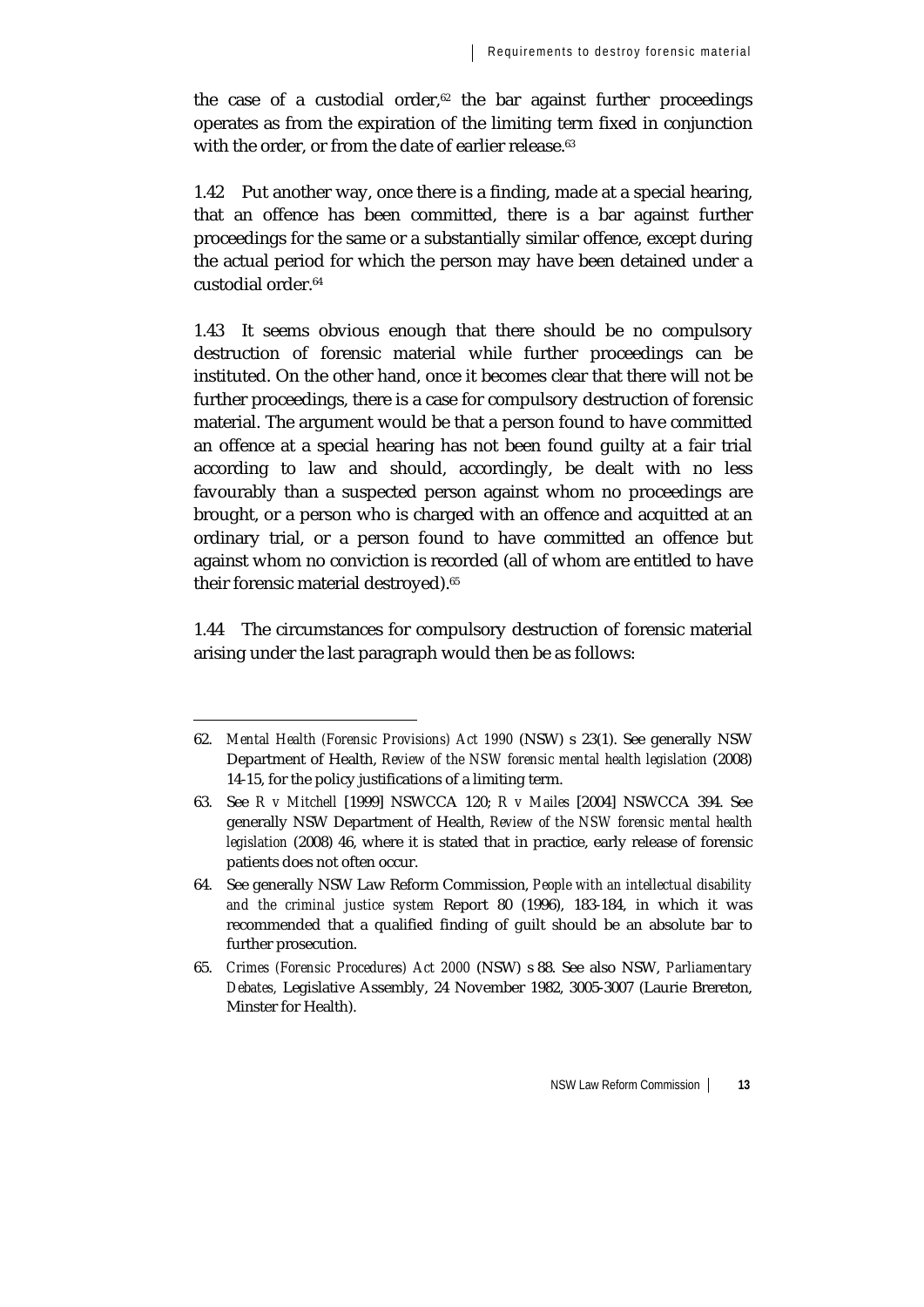- CP 8 **People with cognitive and mental health impairments in the criminal justice system: forensic samples**
- (a) Upon a decision by the Director of Public Prosecutions not to proceed further with the proceedings following a finding that the person is or has become fit for trial.<sup>66</sup>
- (b) Upon the making of a non-custodial order at a special hearing.67
- (c) Upon release prior to the expiration of a limiting term, which is fixed in conjunction with a custodial order made at a special hearing.<sup>68</sup>
- (d) Upon the expiration of a limiting term, which is fixed in conjunction with a custodial order made at a special hearing order.69

1.45 The contrary argument would be that the public policy reasons for retaining forensic material operate in the case of a person found to have committed an offence, even on the limited evidence available at a special hearing, and outweigh the interests of the person concerned in such a case.

## **Issue 8.3**

1

Should the *Crimes (Forensic Procedures) Act 2000* (NSW) be amended to require the destruction as soon as practicable of forensic material taken from a suspect following:

- (a) a decision by the Director of Public Prosecutions not to continue with the proceedings, or
- (b) a finding at a special hearing that, on the limited evidence available, the defendant has committed an offence?
- If so, in what way?
- 66. *Mental Health (Forensic Provisions) Act 1990* (NSW) s 19(1), 29. Strictly speaking, such a decision by the DPP may not be conclusive under the legislation because of the prerogative of the Attorney General to bring proceedings by ex officio indictment. We leave open for consideration whether that power is impliedly removed by the legislation and, if not, whether the possibility of exercise warrants consideration for present purposes. See also the observation made in para 1.28 concerning the possible need to clarify the legislation in relation to the decision of the DPP not to proceed further with the proceedings:
- 67. *Mental Health (Forensic Provisions) Act 1990* (NSW) s 23(2).
- 68. *Mental Health (Forensic Provisions) Act 1990* (NSW) s 28(2).
- 69. *Mental Health (Forensic Provisions) Act 1990* (NSW) s 28(2).
- **14** NSW Law Reform Commission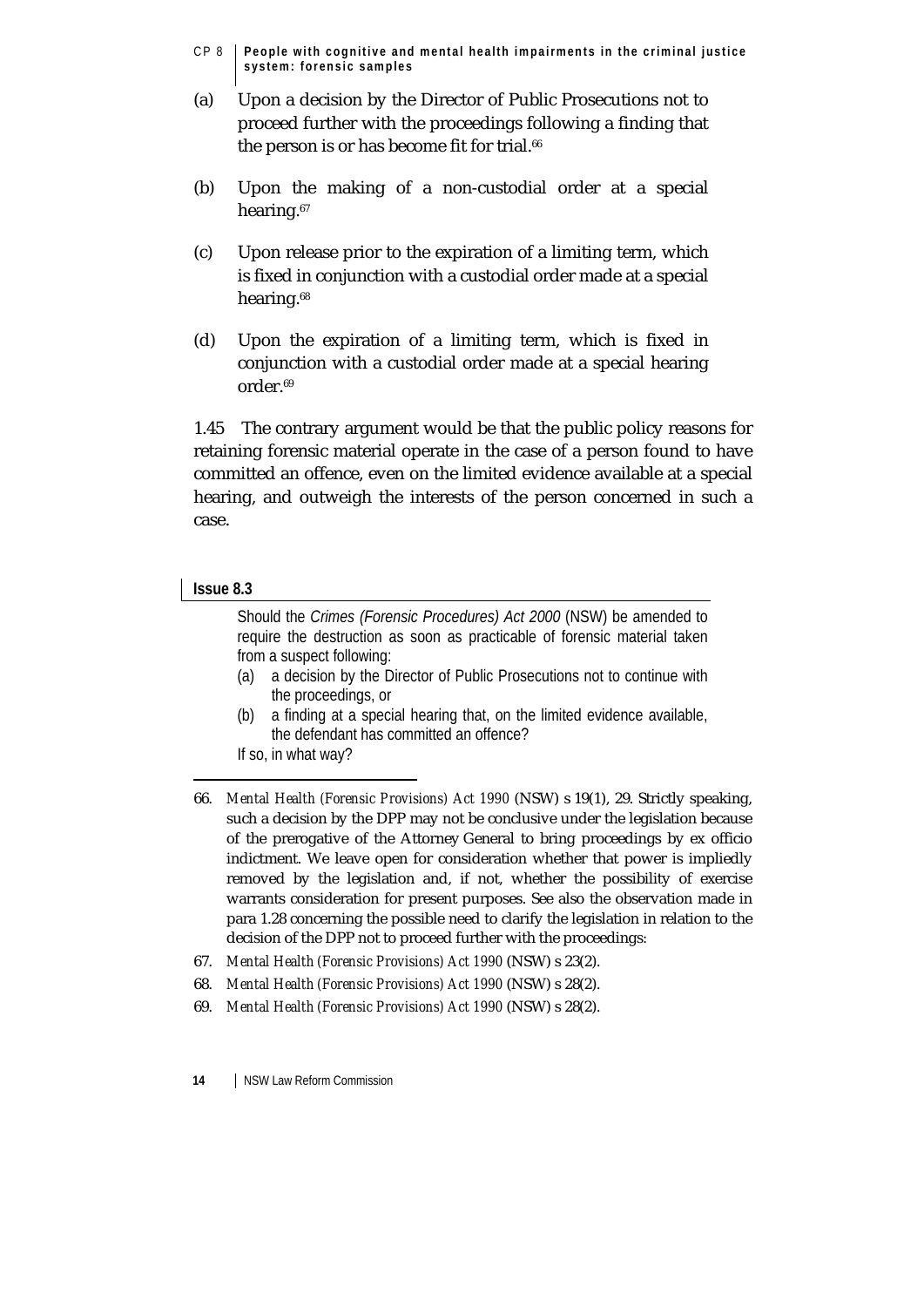## **COMPULSORY RETENTION OF FORENSIC MATERIAL**

1.46 This is a related topic. The legislation makes no provision for the compulsory retention of forensic material. That is left to the discretion of the authorities subject only to the provisions for compulsory destruction dealt with above. No comparative legislation in other Australian jurisdictions makes provision for compulsory retention of forensic material.70 A question nonetheless arises as to whether there is a special reason for the compulsory retention of forensic material in the case of persons who, because of cognitive or mental health impairment, are diverted from the criminal justice system under s 32 or s 33 of the *Mental Health (Forensic Provisions) Act 1990*, or are found not guilty by reason of mental illness,<sup>71</sup> or are found unfit to be tried<sup>72</sup> and subsequently found, on the limited evidence available at a special hearing, to have committed an offence.73

1.47 Such a provision would treat these persons less favourably than persons convicted of an offence in the ordinary way, whose forensic material is kept only for so long as the authorities deem appropriate. It might, therefore, be seen as adverse discrimination on the ground of cognitive or mental health impairment. Submissions might nonetheless yield a justification for such a provision.

<sup>70.</sup> See *Crimes Act 1958* (Vic); *Police Administration Act 1979* (NT); *Criminal Law (Forensic Procedures) Act 1998* (SA); *Police Powers and Responsibilities Act 2000* (Qld); *Forensic Procedures Act 2000* (Tas); *Criminal Investigation (Identifying People) Act 2001* (WA); *Crimes (Forensic Procedures) Act 2000* (ACT).

<sup>71.</sup> *Mental Health (Forensic Provisions) Act 1990* (NSW) s 22(1)(b), 38.

<sup>72.</sup> *Mental Health (Forensic Provisions) Act 1990* (NSW) s 14, 16, 19.

<sup>73.</sup> *Mental Health (Forensic Provisions) Act 1990* (NSW) s 22(1)(c)-(d).